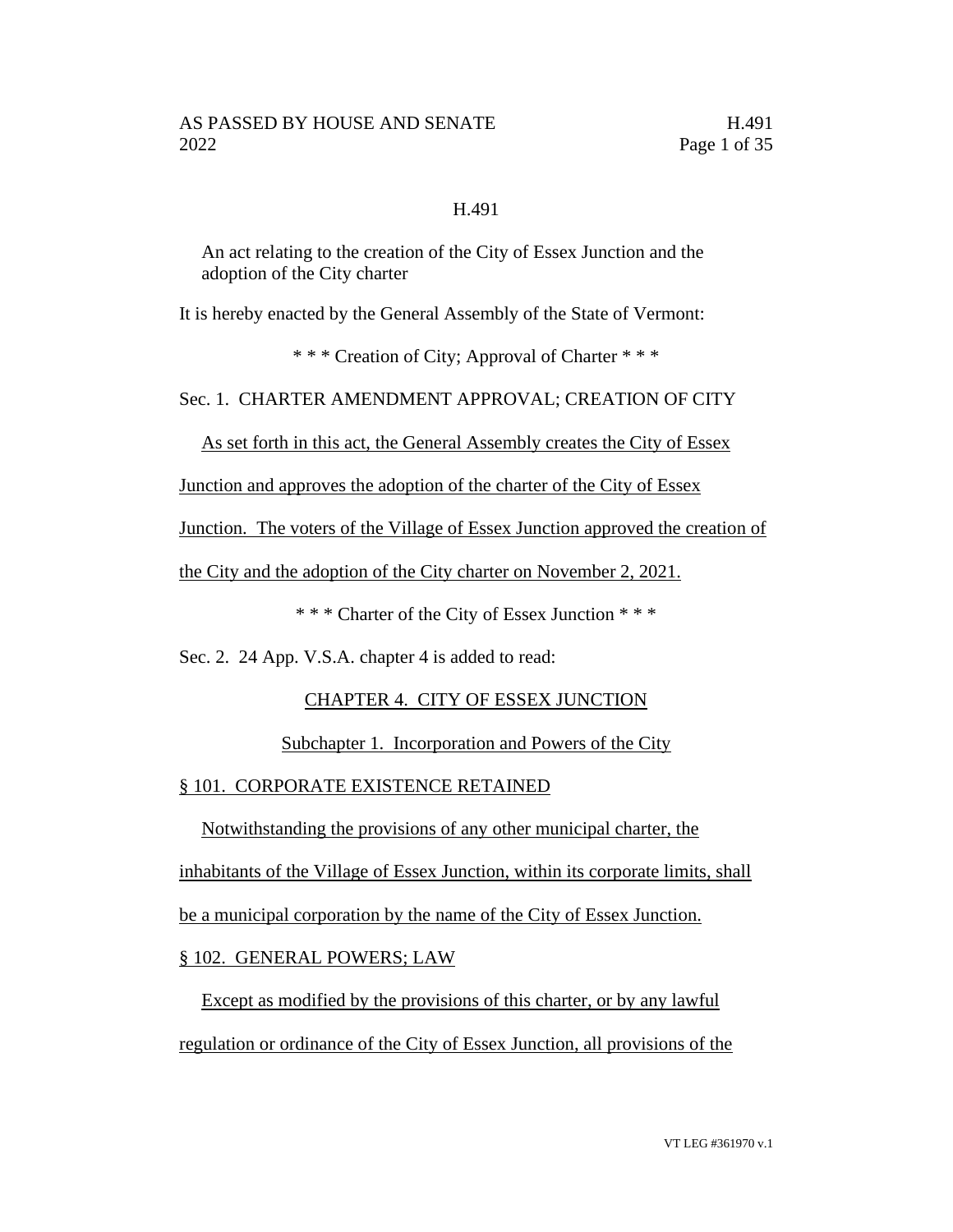statutes of this State applicable to municipal corporations shall apply to the City of Essex Junction.

### § 103. SPECIFIC POWERS

(a) The City of Essex Junction shall have all the powers granted to cities and municipal corporations by the Constitution and laws of this State together with all the implied powers necessary to carry into execution all the powers granted, and it may enact ordinances not inconsistent with the Constitution and laws of the State of Vermont or with this charter.

(b) The City of Essex Junction may acquire real and personal property within or without its corporate limits for any municipal purpose, including storm water collection and disposal; waste water collection and disposal; solid waste collection and disposal; provision of public water supply; provision of public parks and recreation facilities; provision of municipal facilities for office, fire protection, and police protection; provision of public libraries; provision of public parking areas; provision of sidewalks, bicycle paths, and green strips; provision of public roadways; provision of public view zones and open spaces; and such other purposes as are addressed under the general laws of the State of Vermont.

(c) The City of Essex Junction may acquire such property in fee simple or any lesser interest or estate, by purchase, gift, devise, lease, or condemnation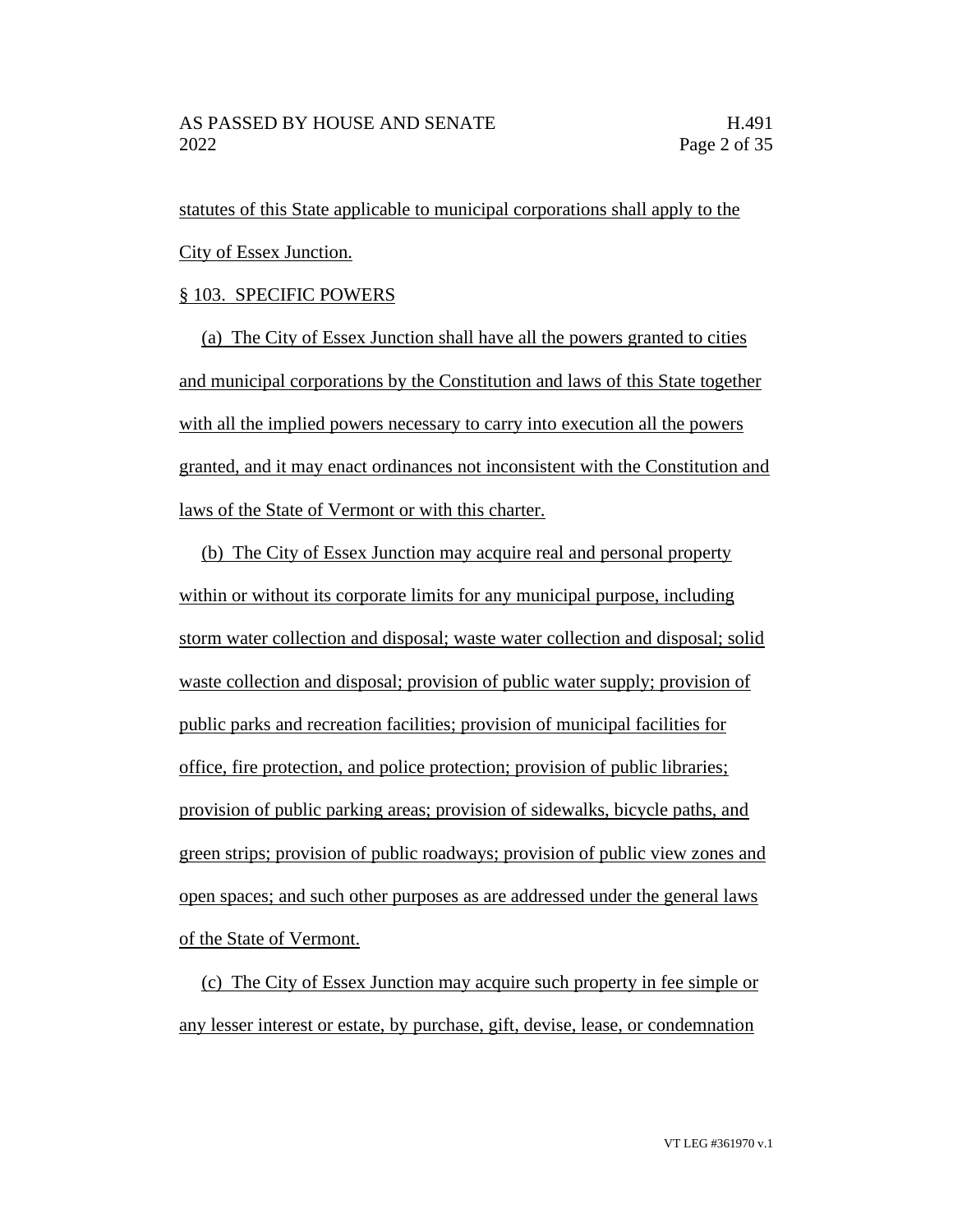and may sell, lease, mortgage, hold, manage, and control such property as its interest may require.

(d) The City of Essex Junction may exercise any of its powers or perform any of its functions and may participate in the financing thereof, jointly or in cooperation, by contract or otherwise, with other Vermont municipalities, the State of Vermont, any one or more subdivisions or agencies of the State or the United States.

(e) The City of Essex Junction may establish and maintain an electric power system and regulate power line installations; provided, however, that the City shall have no authority under this charter that conflicts with that authority granted to the Public Utilities Commission or any other state regulatory agency. The City of Essex Junction may also establish a telecommunications system and an enterprise to deliver internet or broadband services.

(f) In this charter, mention of a particular power shall not be construed to be exclusive or to restrict the scope of the powers that the City of Essex Junction would otherwise have if the particular power were not mentioned. § 104. RESERVATION OF POWERS

Nothing in this charter shall be so construed as in any way to limit the powers and functions conferred upon the City of Essex Junction and the City Council by general or special enactments in force or effect or hereafter enacted; and the powers and functions conferred by this charter shall be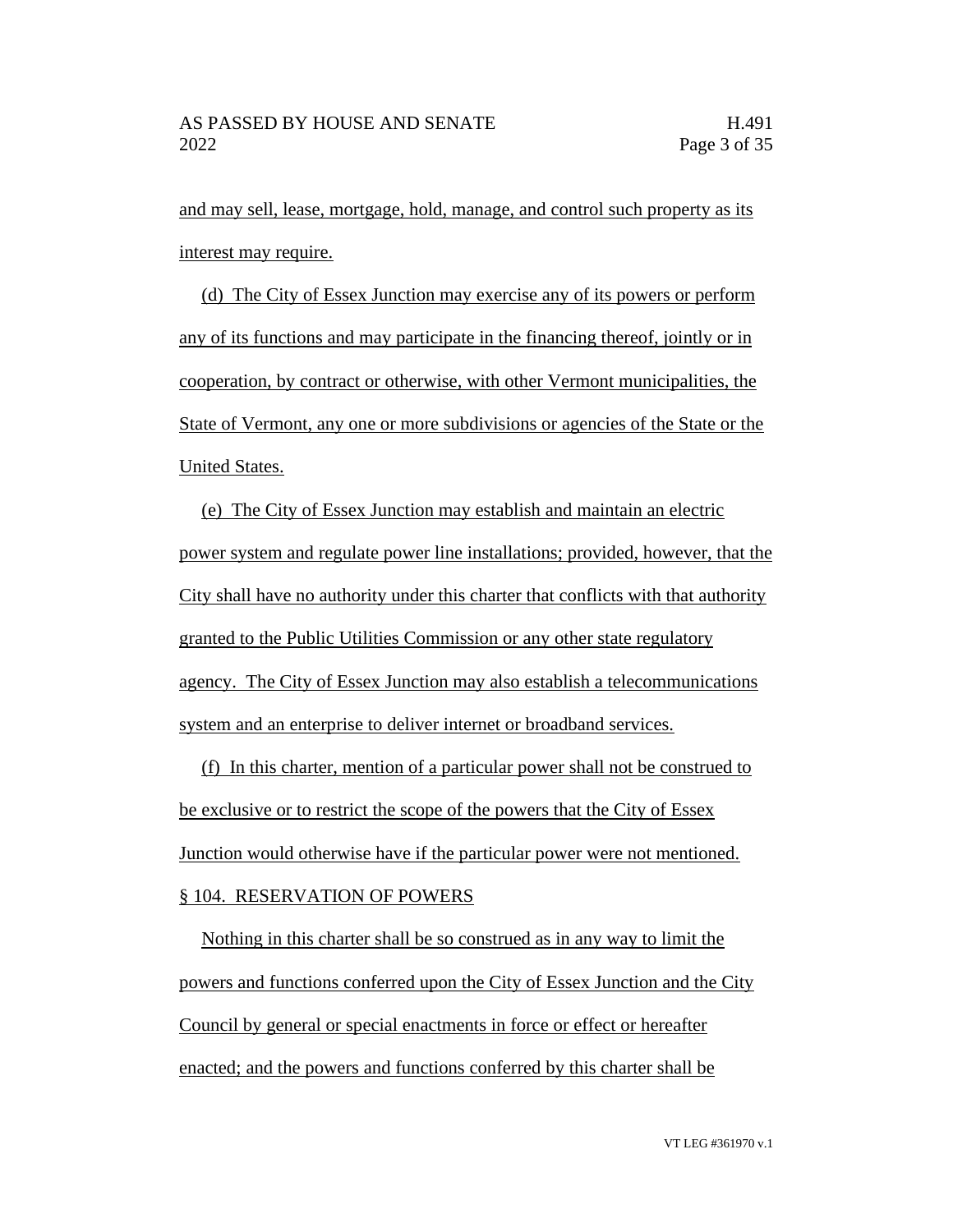cumulative and in addition to the provisions of such general or special enactments.

# § 105. FORM OF GOVERNMENT

The municipal government provided by this charter shall be known as council-manager form of government. Pursuant to its provisions and subject only to the limitations imposed by the State Constitution and by this charter, all powers of the City of Essex Junction shall be vested in an elective City Council, which shall enact ordinances, codes, and regulations, adopt budgets, determine policies, and appoint the City Manager, who shall enforce the laws and ordinances and administer the government of the City. All powers of the City shall be exercised in the manner prescribed by this charter or prescribed by ordinance.

# Subchapter 2. Governance Structure

# § 201. POWERS AND DUTIES OF GOVERNING BODY

(a) The members of the City of Essex Junction City Council shall constitute the legislative body of the City of Essex Junction for all purposes required by statute and, except as otherwise provided in this charter, shall have all the powers and authority given to and perform all duties required of City legislative bodies or Councils under the laws of the State of Vermont.

(b) Within the limitations of the foregoing, the City of Essex Junction Council shall have the power to: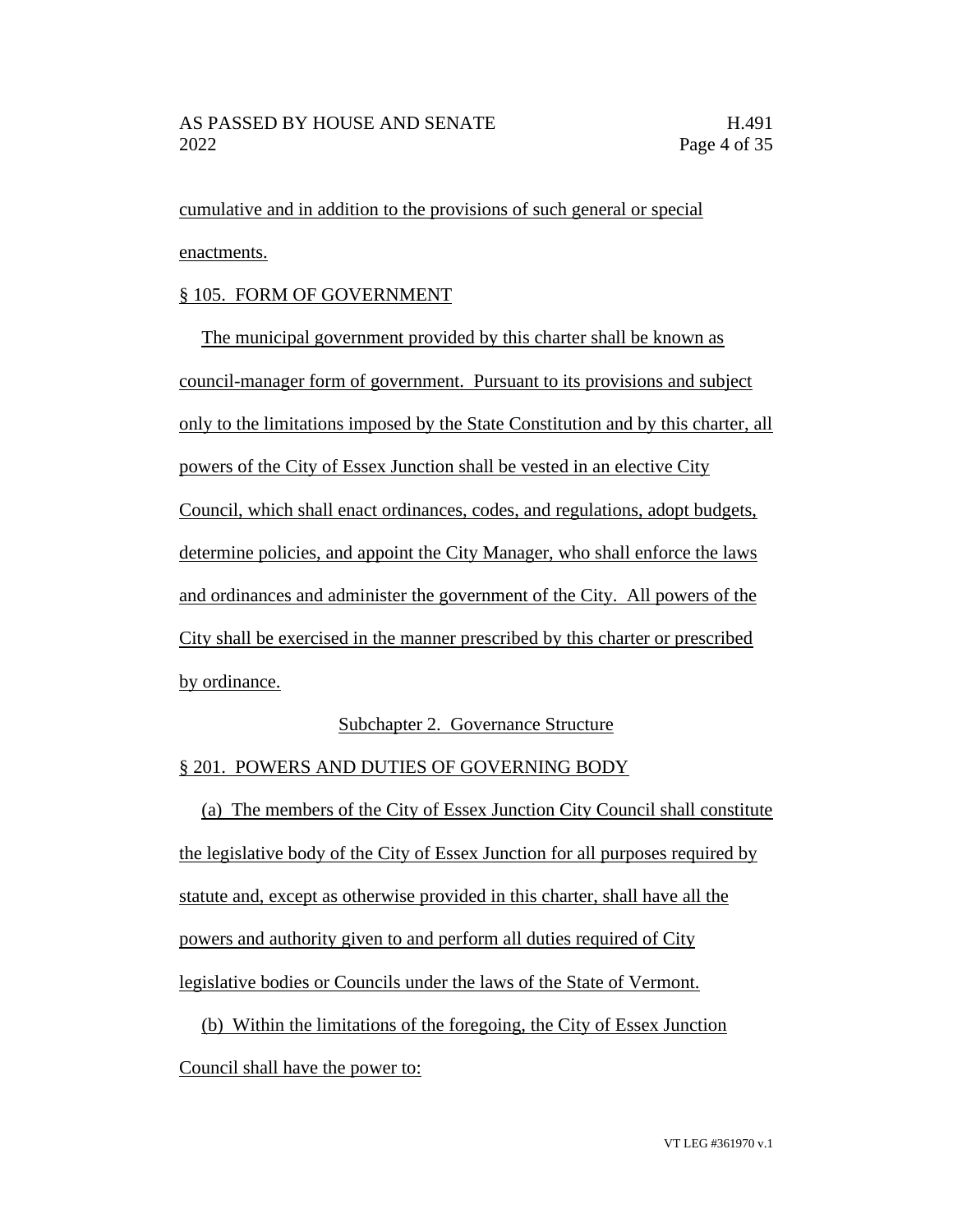(1) Appoint and remove a City Manager and supervise, create, change, and abolish offices, commissions, or departments other than the offices, commissions, or departments established by this charter.

(2) Appoint the members of all boards, commissions, committees, or

similar bodies unless specifically provided otherwise by this charter.

(3) Provide for an independent audit by a certified public accountant.

(4) Inquire into the conduct of any officer, commission, or department and investigate any and all municipal affairs.

(5) Exercise every other power that is not specifically set forth herein but that is granted to Councils or legislative bodies by the statutes of the State of Vermont.

# § 202. GOVERNING BODY; COMPOSITION AND TERMS OF OFFICE

(a) There shall be a City Council consisting of five members.

(b) All members shall reside within the boundaries of the City of Essex Junction to be elected by the qualified voters.

(c) The term of office of a City Councilor shall be three years, and terms shall be staggered.

# § 203. VACANCY IN OFFICE

In case of a vacancy of a Council seat, the vacancy shall be filled by the City Council until the next annual election pursuant to subsection 204(c) of this charter.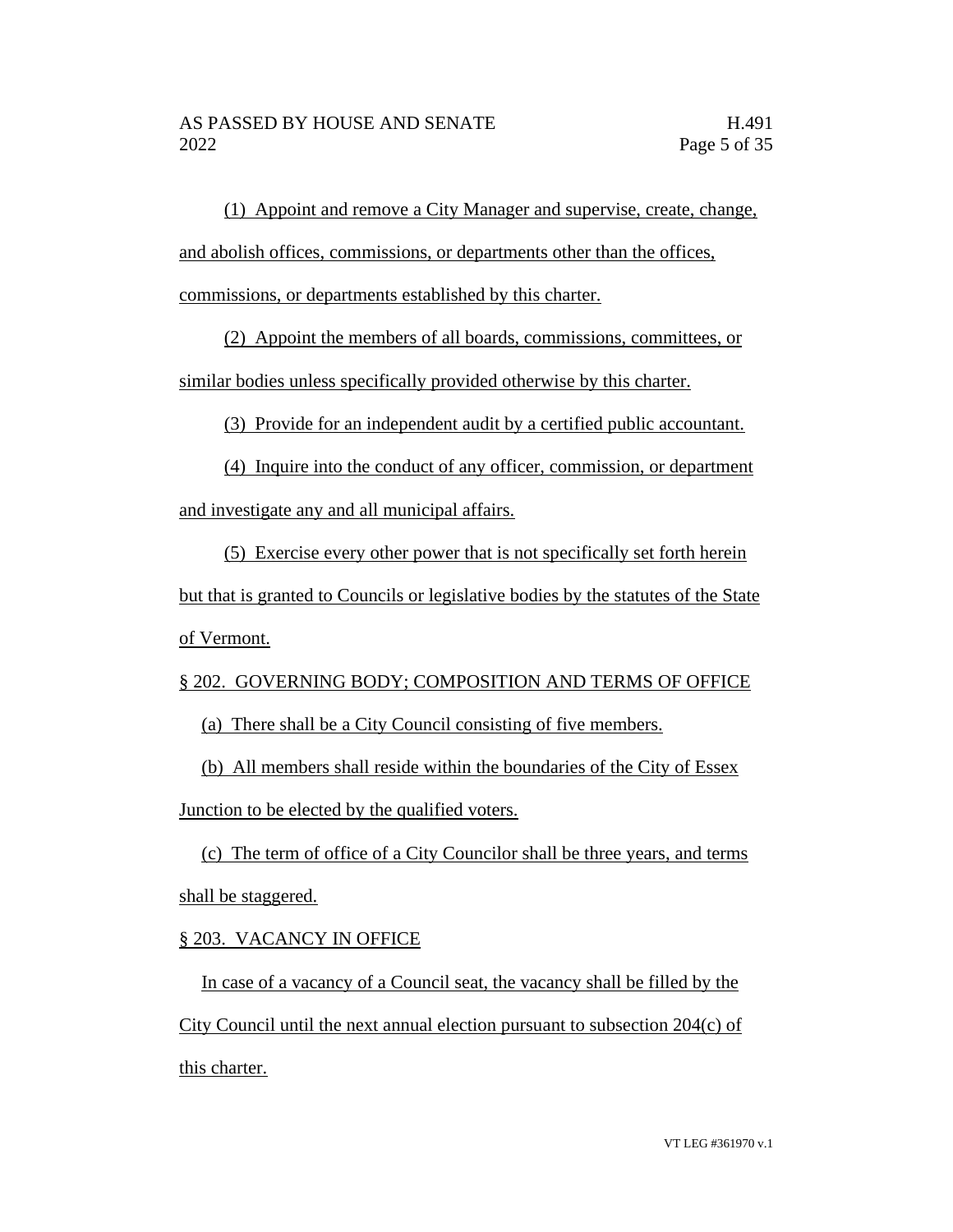#### § 204. ELECTION OF GOVERNING BODY OFFICERS

(a) The terms of the officers shall commence on the first day of the month following the month of election. At the first meeting of the month following the annual City meeting, the Council shall organize and elect a President, Vice President, and Clerk by a majority vote of the entire Council and shall file a certificate of the election for record in the office of the City Clerk.

(b) The President of the Council, or in the President's absence the Vice President, shall preside at all meetings of the Council and shall be recognized as the head of the City government for all ceremonial purposes.

(c) In the event of death, resignation, or incapacity of any Council member, the remaining members of the Council may appoint a person to fill that position until the next annual election. Incapacity shall be determined by a vote of the Council. Incapacity shall include the failure by any member of the board to attend at least 50 percent of the meetings of the board in any calendar year. At the next annual election, the vacancy shall be filled and the person so elected shall serve for the remainder of the term of office. In the event the Council is unable to agree upon an interim replacement until the next annual City election, a special election shall be held forthwith to fill the position.

(d) In the event that a Councilor is no longer a resident of the City prior to the expiration of the Councilor's term, the Councilor's office shall be deemed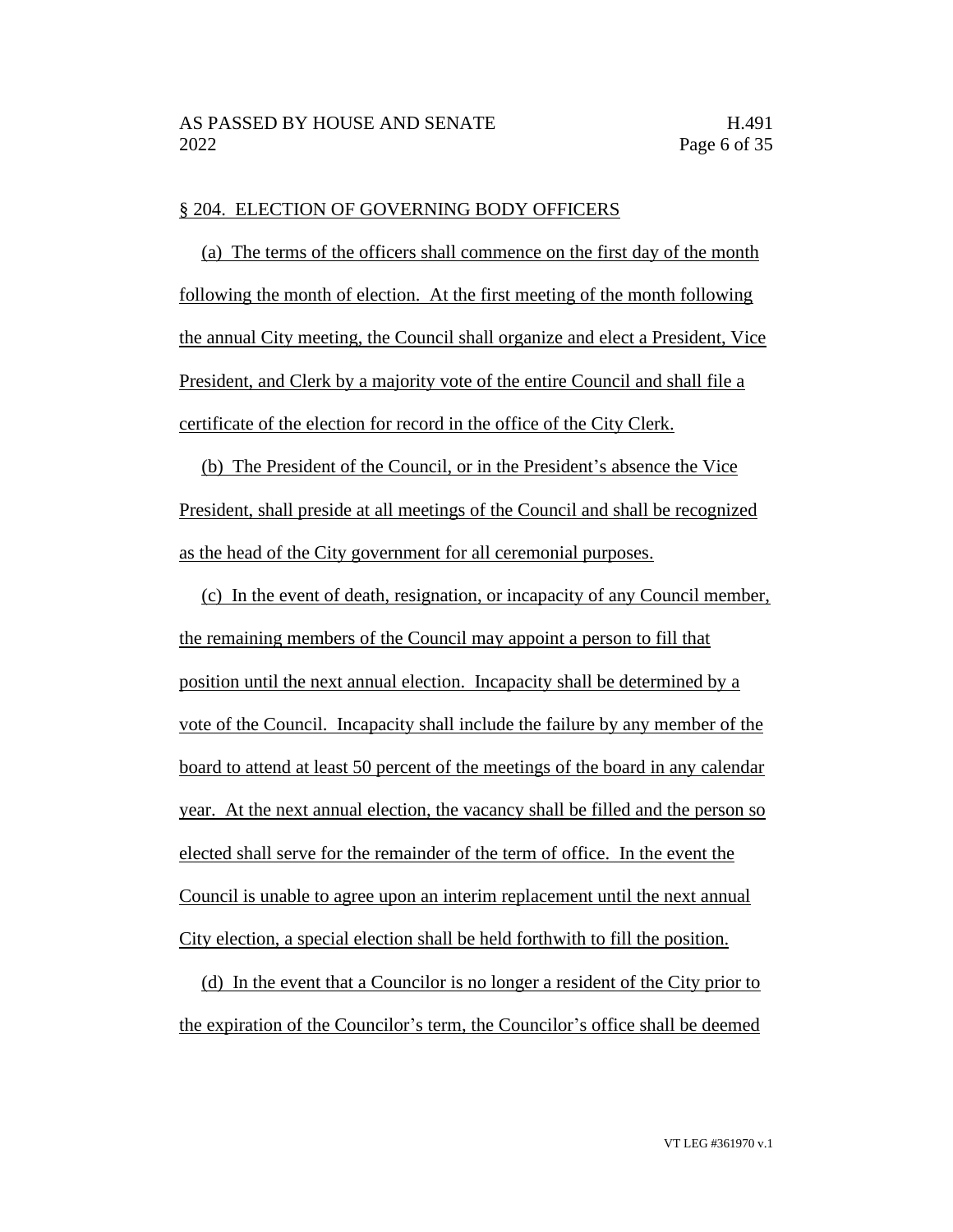vacant. The Council may appoint a person to fill the vacant office until a successor can be elected at the next annual election.

### § 205. COMPENSATION

(a) Compensation paid to the Council members shall be set by the voters at the annual meeting, with a minimum of \$1,500.00 a year each. Council members' compensation must be set forth as a separate item in the annual budget presented to the meeting. Council members may choose to forgo the compensation or a portion of the compensation.

(b) The City Council shall fix the compensation of all appointees and the City Manager. The Council shall review, approve, and ratify any collective bargaining agreements, which may be negotiated or fixed by the Manager or their designee.

# § 206. CONFLICT OF INTEREST; PROHIBITIONS

(a) Holding other office. No Council member shall hold any City employment during the term for which they were elected to the Council. A Council member may be appointed to represent the City on other boards except as pursuant to 17 V.S.A. § 2647. No former Council member shall hold any compensated appointive municipal office or employment, except for poll worker, until one year after the expiration of the term for which they were elected to the legislative body.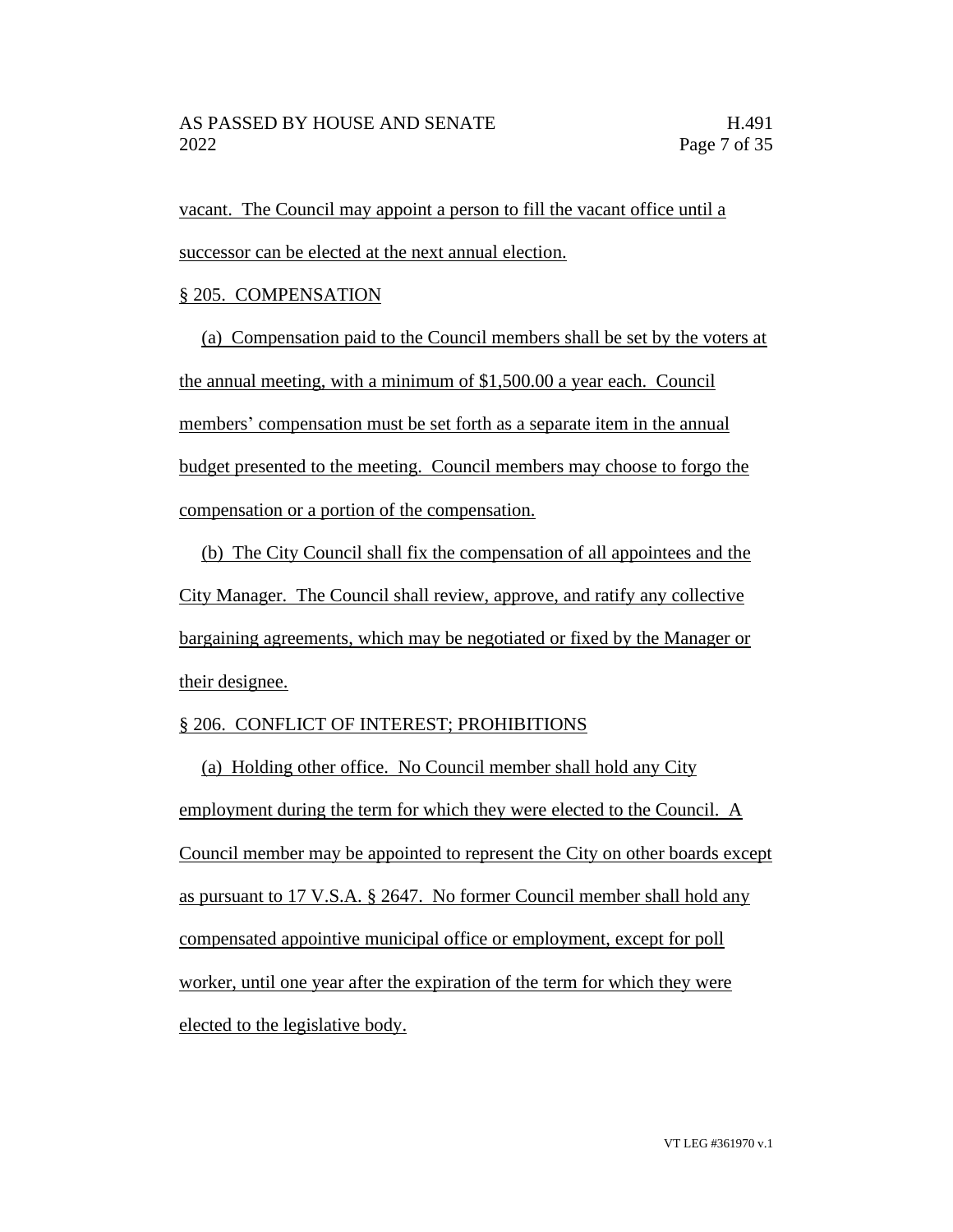(b) Appointments and removals. Neither the legislative body nor any of its members shall in any manner dictate the appointment or removal of any municipal administrative officers or employees whom the manager or any of the manager's subordinates are empowered to appoint. The legislative body may discuss with the Manager the appointment, performance, and removal of such officers and employees in executive session.

(c) Interference with administration. Except for the purpose of inquiries and investigations under subdivision 201(b)(4) of this charter, the legislative body or its members shall deal with the municipal officers and employees who are subject to the direction and supervision of the Manager solely through the Manager, and neither the legislative body nor its members shall give orders to any such officer or employee, either publicly or privately.

### § 207. GOVERNING BODY; MEETINGS

As soon as possible after the election of the President and Vice President, the Council shall fix the time and place of its regular meetings, and such meetings shall be held at least once a month.

# § 208. SPECIAL CITY MEETINGS

Special City meetings shall be called in the manner provided by the laws of the State, and the voting on all questions shall be by the Australian ballot system.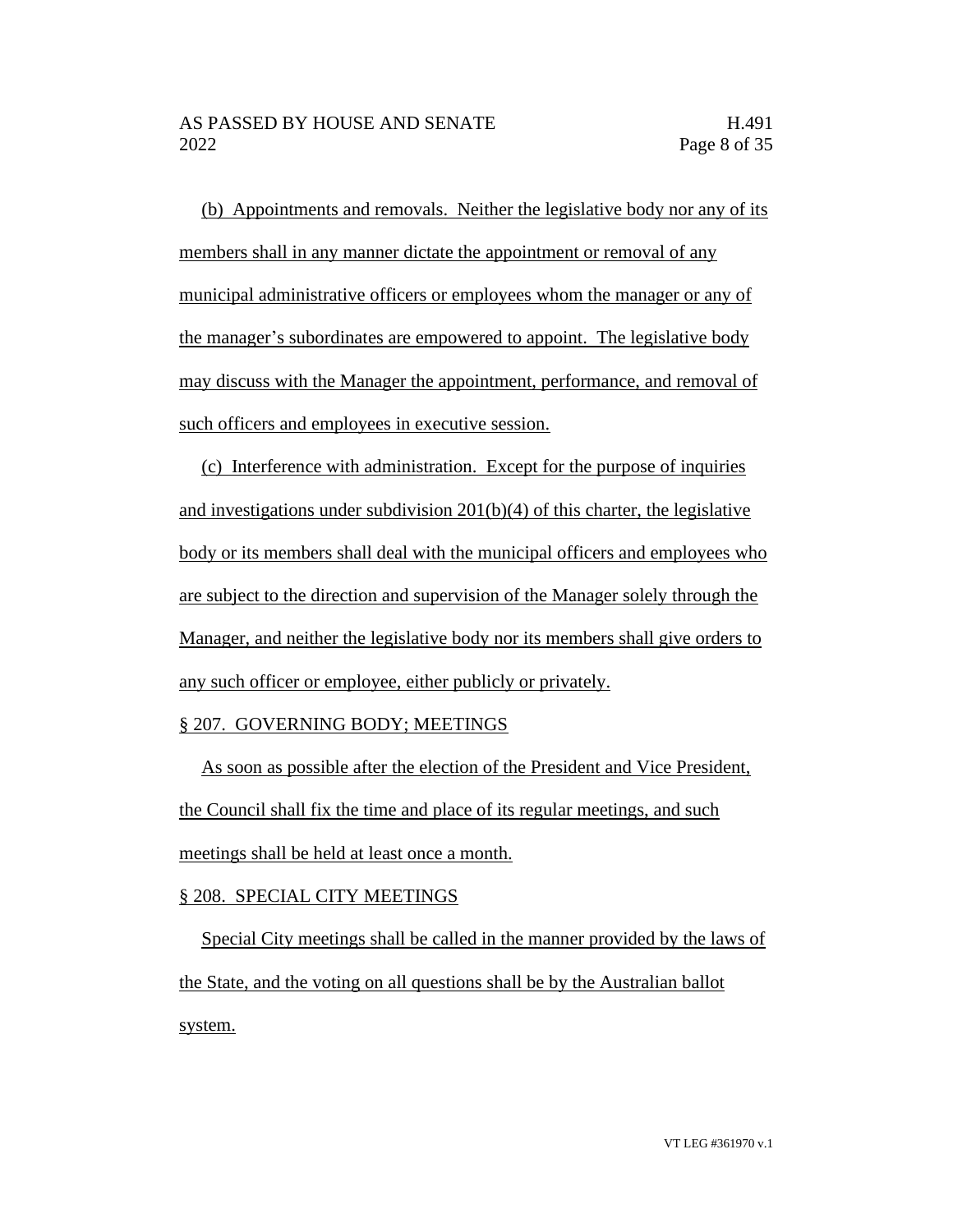# § 209. COUNCIL MEETINGS; PROCEDURE

(a) The Council shall determine its own rules and order of business.

(b) The presence of three members shall constitute a quorum. Three

affirmative votes shall be necessary to take binding Council action.

(c) In accordance with Vermont's Open Meeting Law, the Council shall keep minutes of its proceedings. The journalized minutes shall be a public record.

(d) All meetings of the Council shall be open to the public unless, by an affirmative vote of the majority of the members present, the Council shall vote that any particular session shall be an executive session or deliberative session in accordance with Vermont's Open Meeting Law.

# § 210. APPOINTMENTS

The Council shall have the power to appoint the members of all boards, commissions, committees, or similar bodies unless specifically provided otherwise by this charter. The terms of all appointments shall commence on the day after the day of appointment unless the appointment is to fill a vacancy in an office, in which case the term shall commence at the time of appointment.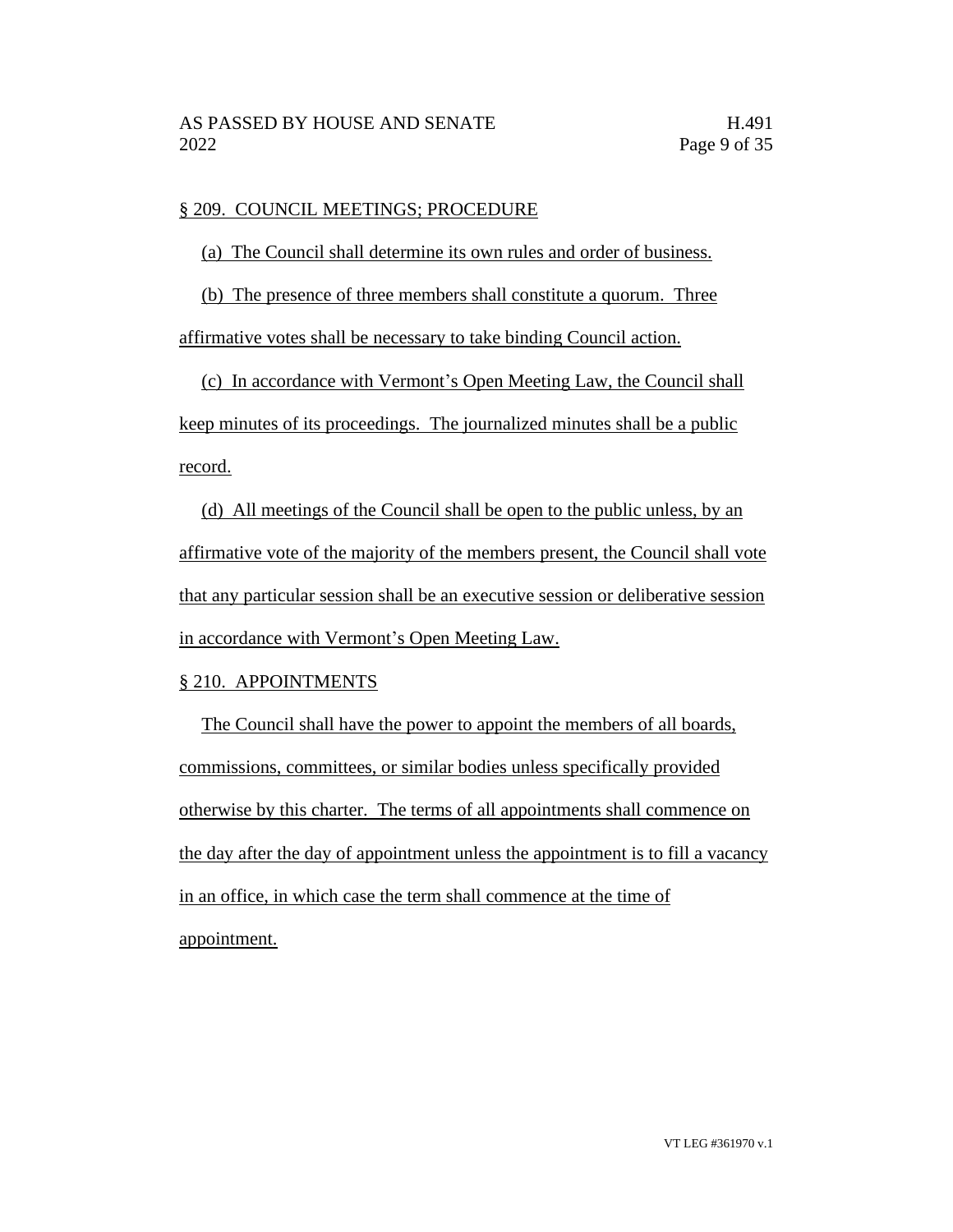### § 211. ADDITIONAL GOVERNING BODY PROVISIONS

(a) No claim for personal services shall be allowed to the officers elected at the annual meeting, except when compensation for such services is provided

for under the provisions of this charter or by the general law.

(b) The Council may authorize the sale or lease of any real or personal

estate belonging to the City.

### Subchapter 3. Other Elected Offices

### § 301. BROWNELL LIBRARY TRUSTEES

There shall be a five-member Board of Library Trustees who shall be elected to five-year terms using the Australian ballot system. Only qualified voters of the City of Essex Junction shall be eligible to hold the office of elected library trustee.

# § 302. MODERATOR

The voters at the City Annual Meeting shall elect a Moderator who shall preside at the next City Annual Meeting. The term of Moderator shall be one year. Only qualified voters of the City of Essex Junction shall be eligible to hold the office of Moderator.

# Subchapter 4. City Meetings

### § 401. CITY MEETINGS AND ELECTIONS

(a) The voters shall at each annual meeting vote to set the date of the next annual meeting, at which time the voters shall vote for the election of officers,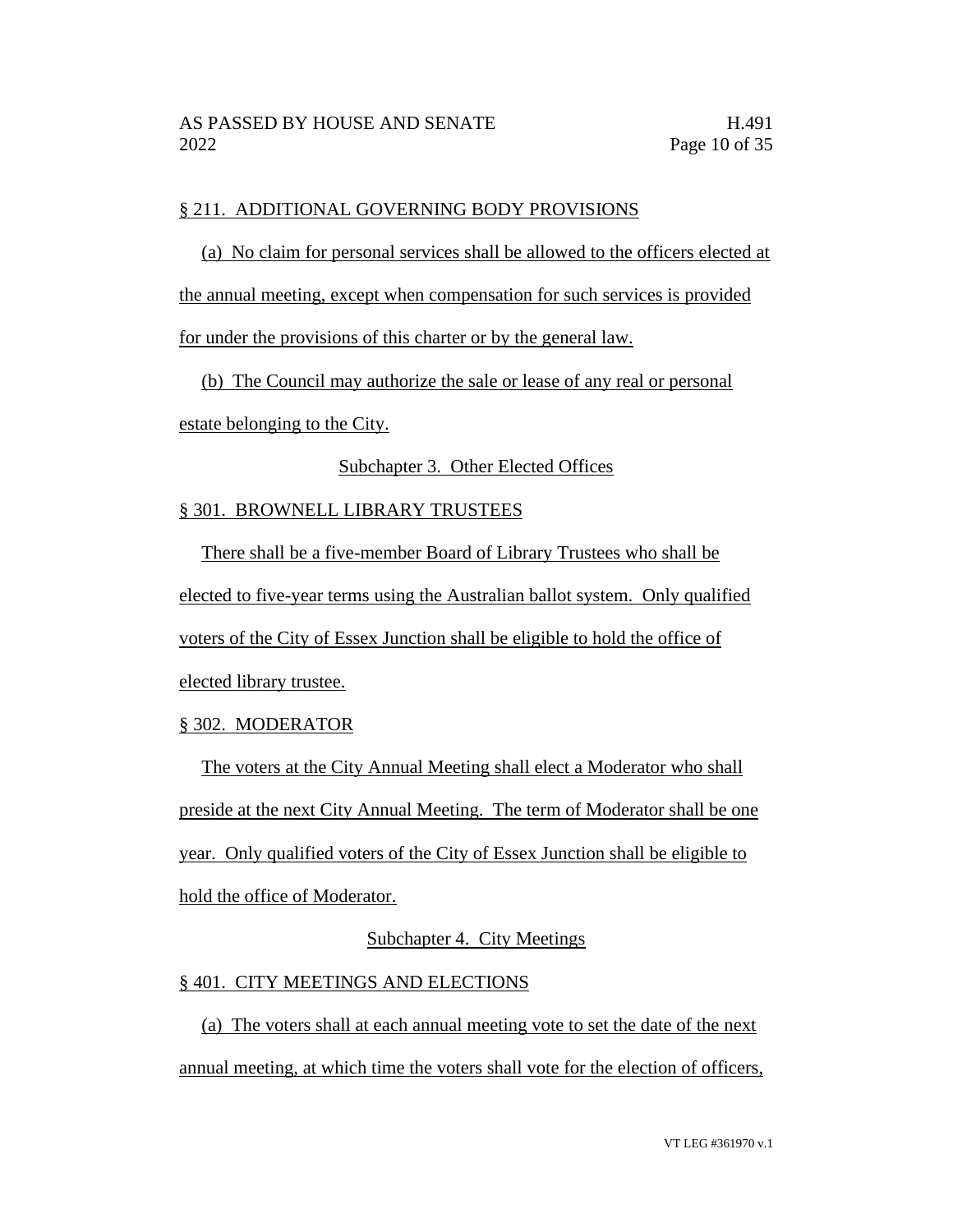the voting on the City budget, and any other business included in the warnings for the meetings.

(b) Provisions of the laws of the State of Vermont relating to the

qualifications of electors, the manner of voting, the duties of elections officers,

and all other particulars respective to preparation for, conducting, and

management of elections, so far as they may be applicable, shall govern all

municipal elections, and all general and special meetings, except as otherwise

provided in this charter.

(c) The election of officers and the voting on all questions shall be by Australian ballot system. The City Clerk and Board of Civil Authority shall conduct elections in accordance with general laws of the State.

# Subchapter 5. Ordinances

# § 501. ADOPTION OF ORDINANCES

Ordinances shall be adopted in accordance with State law pursuant to 24 V.S.A. §§1972–1976, with the additional requirements noted in this subchapter.

# § 502. PUBLIC HEARING

(a) The Council shall hold a minimum of one public hearing prior to the adoption of any ordinance.

(b) At the time and place so advertised, or at any time and place to which the hearing may from time to time be adjourned, the ordinance shall be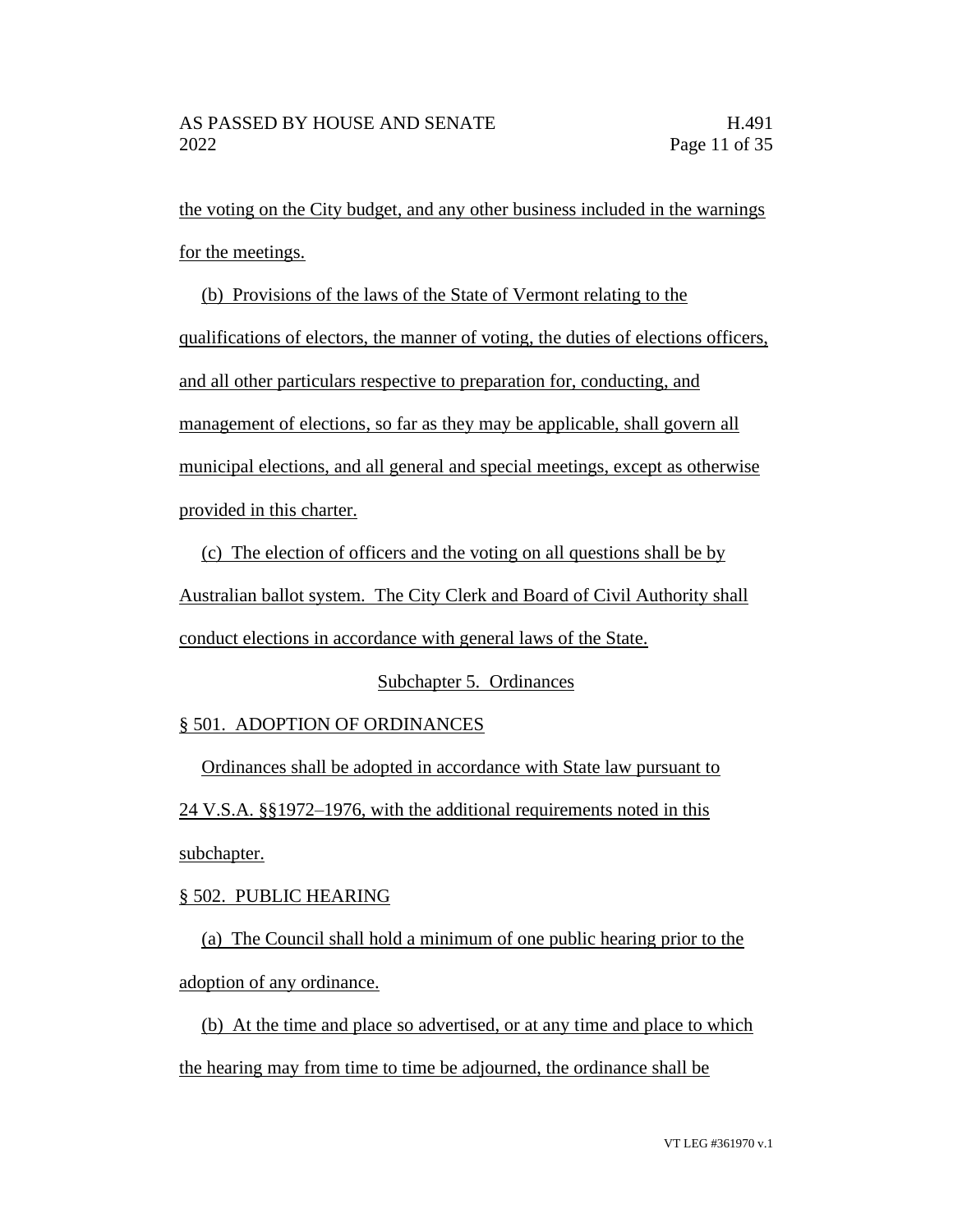introduced, and thereafter, all persons interested shall be given an opportunity to be heard.

(c) After the hearing, the Council may finally pass the ordinance with or without amendment, except that if the Council makes an amendment, it shall cause the amended ordinance to be published, pursuant to subsections (a) and (b) of this section with a notice of the time and place of a public hearing at which the amended ordinance will be further considered, which publication shall be at least three days prior to the public hearing. The Council may finally pass the amended ordinance or again amend it subject to the same procedures as outlined herein.

### § 503. EFFECTIVE DATE

Every ordinance shall become effective upon passage unless otherwise specified.

### § 504. RESCISSION OF ORDINANCES

All ordinances shall be subject to rescission by a special or annual City meeting, as follows: If, within 44 days after final passage by the Council of any such ordinance, a petition signed by voters of the City not less in number than five percent of the qualified voters of the municipality is filed with the City Clerk requesting its reference to a special or annual City meeting, the Council shall fix the time and place of the meeting, which shall be within 60 days after the filing of the petition, and notice thereof shall be given in the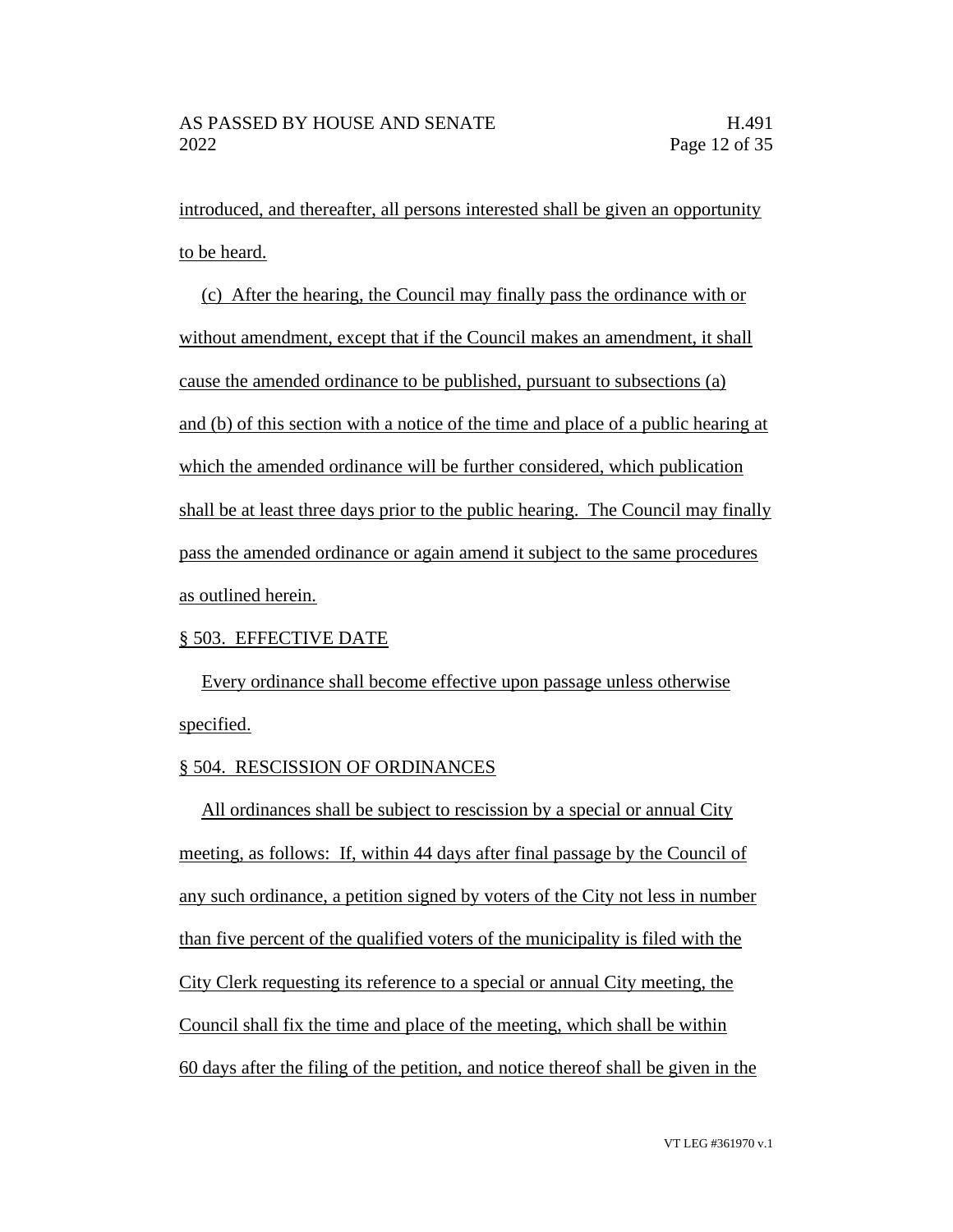manner provided by law in the calling of a special or annual City meeting. Voting shall be by Australian ballot. An ordinance so referred shall remain in effect upon the conclusion of the meeting unless a majority of those present and voting against the ordinance at the special or annual City meeting exceeds five percent in number of the qualified voters of the municipality.

# § 505. PETITION FOR ENACTMENT OF ORDINANCE; SPECIAL

#### MEETING

(a) Voters of the City may at any time petition for the enactment of any proposed lawful ordinance by filing the petition, including the text of the ordinance, with the City Clerk. The Council shall call a special City meeting (or include the ordinance as annual meeting business) to be held within 60 days after the date of the filing, unless prior to the meeting the ordinance shall be enacted by the Council. The warning for the meeting shall state the proposed ordinance in full or in concise summary and shall provide for an Australian ballot vote as to its enactment. The ordinance shall take effect on the 10th day after the conclusion of the meeting, provided that voters, constituting a majority of those voting thereon, shall have voted in the affirmative.

(b) The proposed ordinance shall be examined by the City Attorney before being submitted to the special City meeting. The City Attorney is authorized, subject to the approval of the Council, to correct the ordinance so as to avoid repetitions, illegalities, and unconstitutional provisions and to ensure accuracy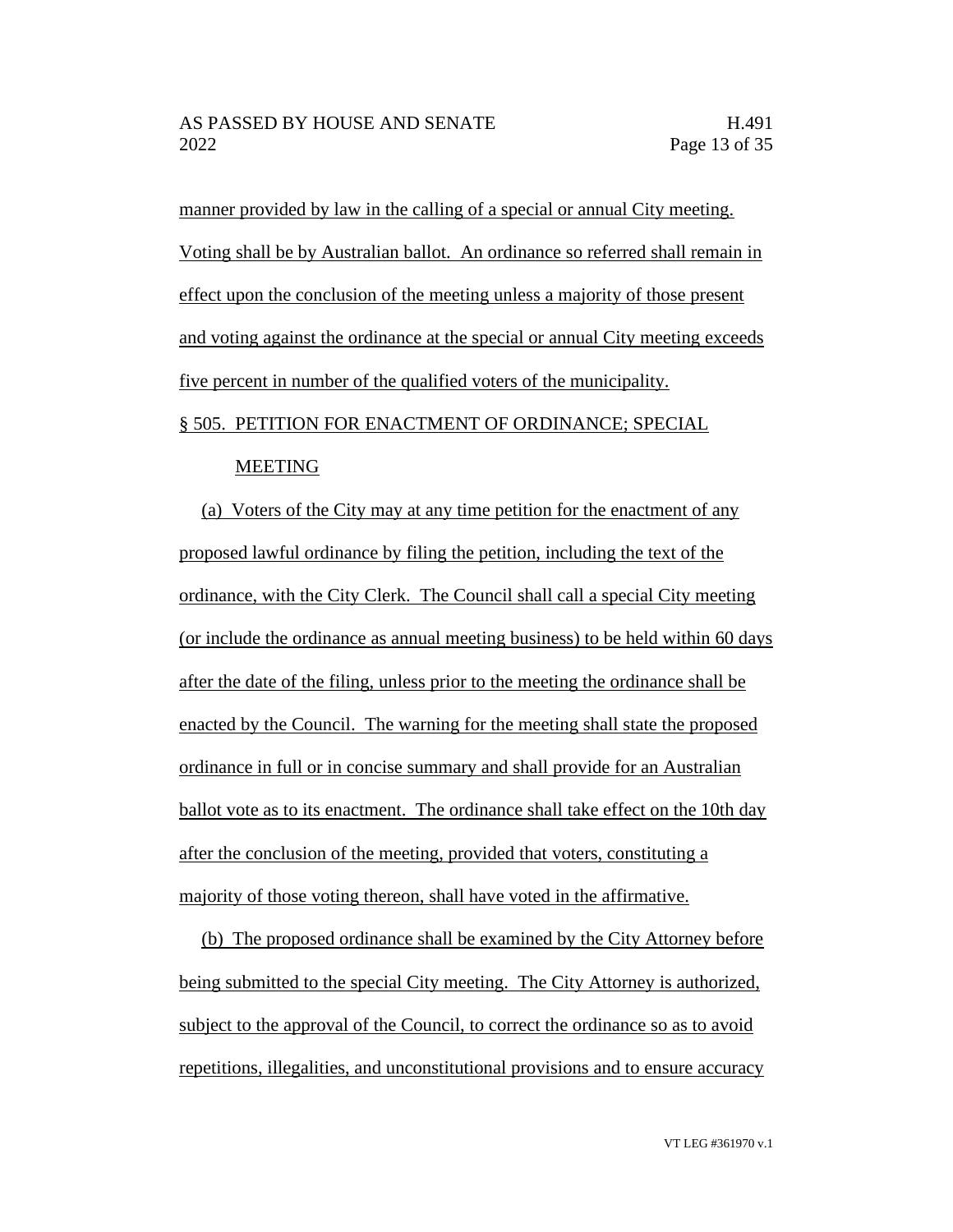in its text and references and clarity and precision in its phraseology, but the City Attorney shall not materially change its meaning and effect.

(c) The provisions of this section shall not apply to any appointments of officers, members of commissions, or boards made by the Council or to the appointment or designation of Council, or to rules governing the procedure of the Council.

# Subchapter 6. City Manager

# § 601. MANAGER; APPOINTMENT AND HIRING

The Council shall appoint a City Manager under and in accordance with Vermont Statutes Annotated.

# § 602. POWERS OF MANAGER

(a) The Manager shall be the chief administrative officer of the City of Essex Junction. The Manager shall be responsible to the Council for the administration of all City of Essex Junction affairs placed in the Manager's charge by or under this charter. The Manager shall have the following powers and duties in addition to those powers and duties delegated to municipal managers under the Vermont statutes.

(b) The Manager shall appoint and, when the Manager deems it necessary for the good of the service, suspend or remove all City of Essex Junction employees, including the Treasurer, and other employees provided for by or under this charter for cause, except as otherwise provided by law, this charter,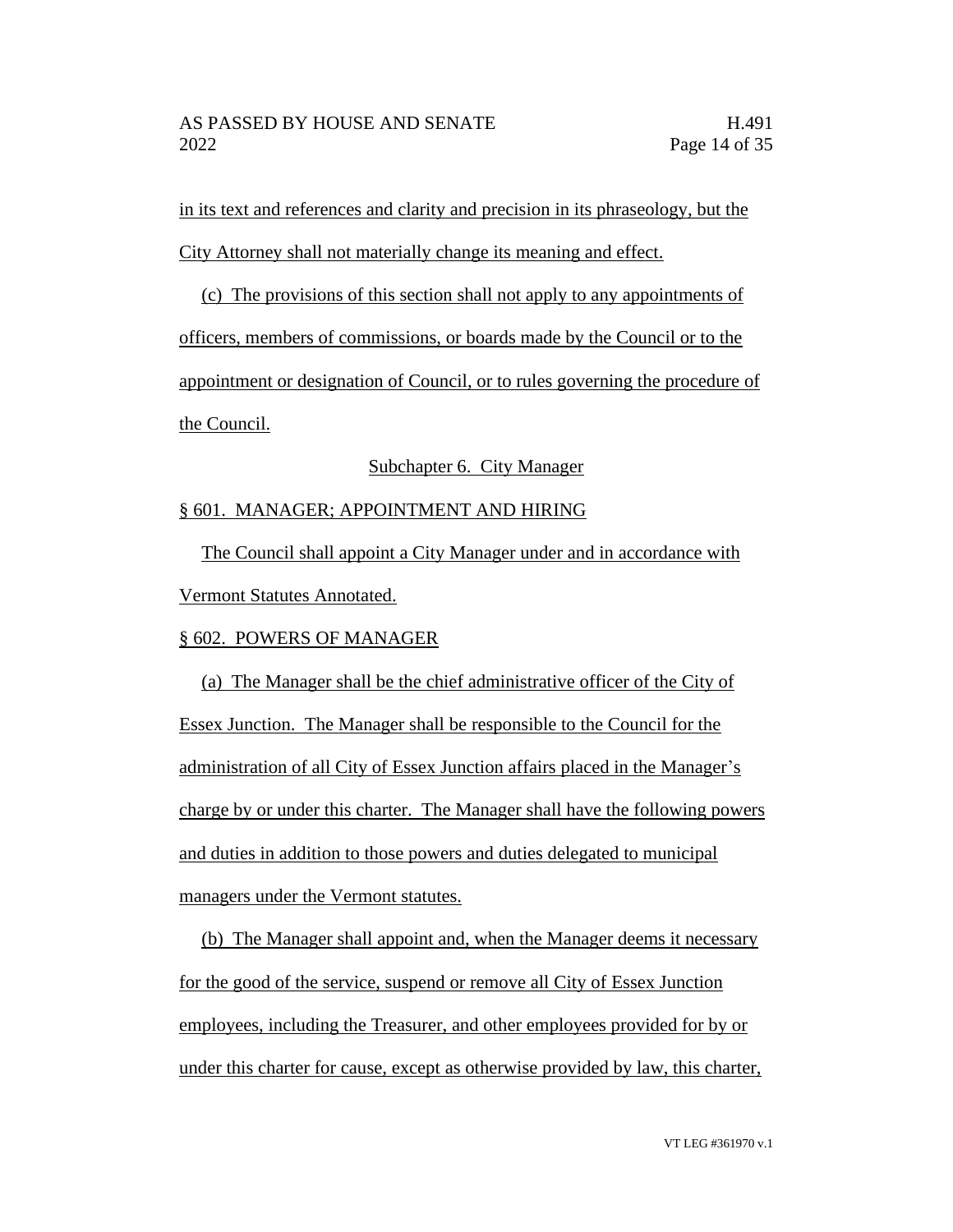collective bargaining unit contracts, or personnel rules adopted pursuant to this charter. The Manager may authorize any employee who is subject to the Manager's direction and supervision to exercise these powers with respect to subordinates in that employee's department, office, or agency. There shall be no discrimination in employment, in accordance with applicable State and federal laws, including 21 V.S.A. § 495. Appointments, lay-offs, suspensions, promotions, demotions, and removals shall be made primarily on the basis of training, experience, fitness, and performance of duties, in such manner as to ensure that the responsible administrative officer may secure efficient service.

(c) The Manager, or designee, shall direct and supervise the administration of all departments, offices, and agencies of the City of Essex Junction, except as otherwise provided by this charter or by law.

(d) The Manager shall recommend hiring of a City Attorney with Council approval and shall hire special attorneys as needed.

(e) The Manager or a staff member designated by the Manager shall attend all Council meetings and shall have the right to take part in discussion and make recommendations but may not vote. The Council may meet in executive session without the Manager for discussion of the Manager's performance or if the Manager is the subject of an investigation pursuant to subdivision  $201(b)(4)$  of this charter.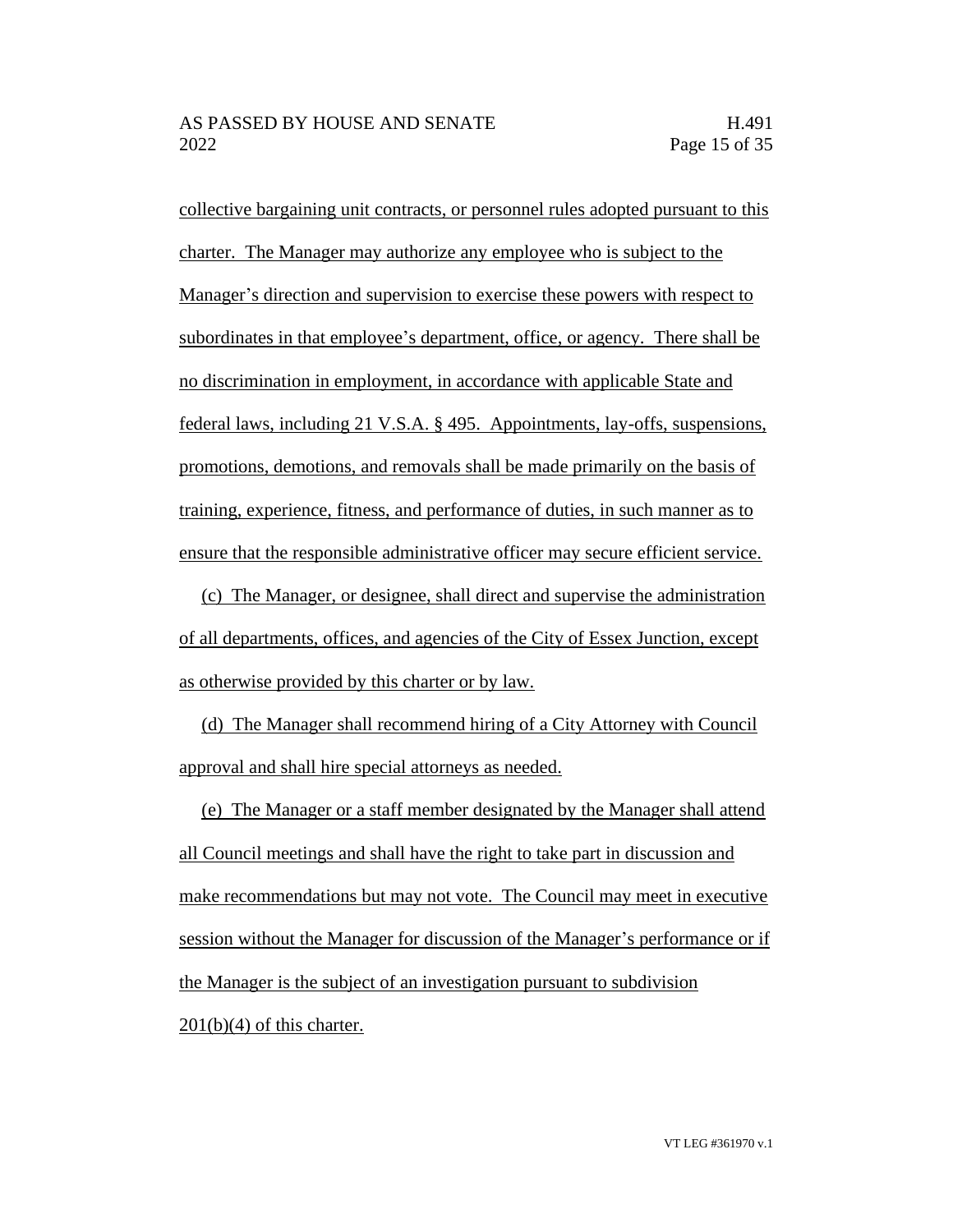(f) The Manager shall see that all laws, provisions of this charter, and acts of the Council, subject to enforcement by the Manager or by officers subject to the Manager's direction and supervision, are faithfully executed.

(g) The Manager shall prepare and submit the annual budget and capital program to the Council.

(h) The Manager shall submit to the Council and make available to the public a complete report on the finances and administrative activities of the City of Essex Junction as of the end of each fiscal year.

(i) The Manager shall make such other reports as the Council may require concerning the operations of the City of Essex Junction's departments, offices, and agencies subject to the Manager's direction and supervision.

(j) The Manager shall keep the Council fully advised as to the financial condition and future needs of the City of Essex Junction and make such recommendations to the Council concerning the affairs of the City of Essex Junction as the Manager deems desirable.

(k) The Manager shall be responsible for the enforcement of all City of Essex Junction ordinances and laws.

(l) The Manager may when advisable or proper delegate to subordinate officers and employees of the City of Essex Junction any duties conferred upon the Manager by this charter, the Vermont statutes, or the Council members.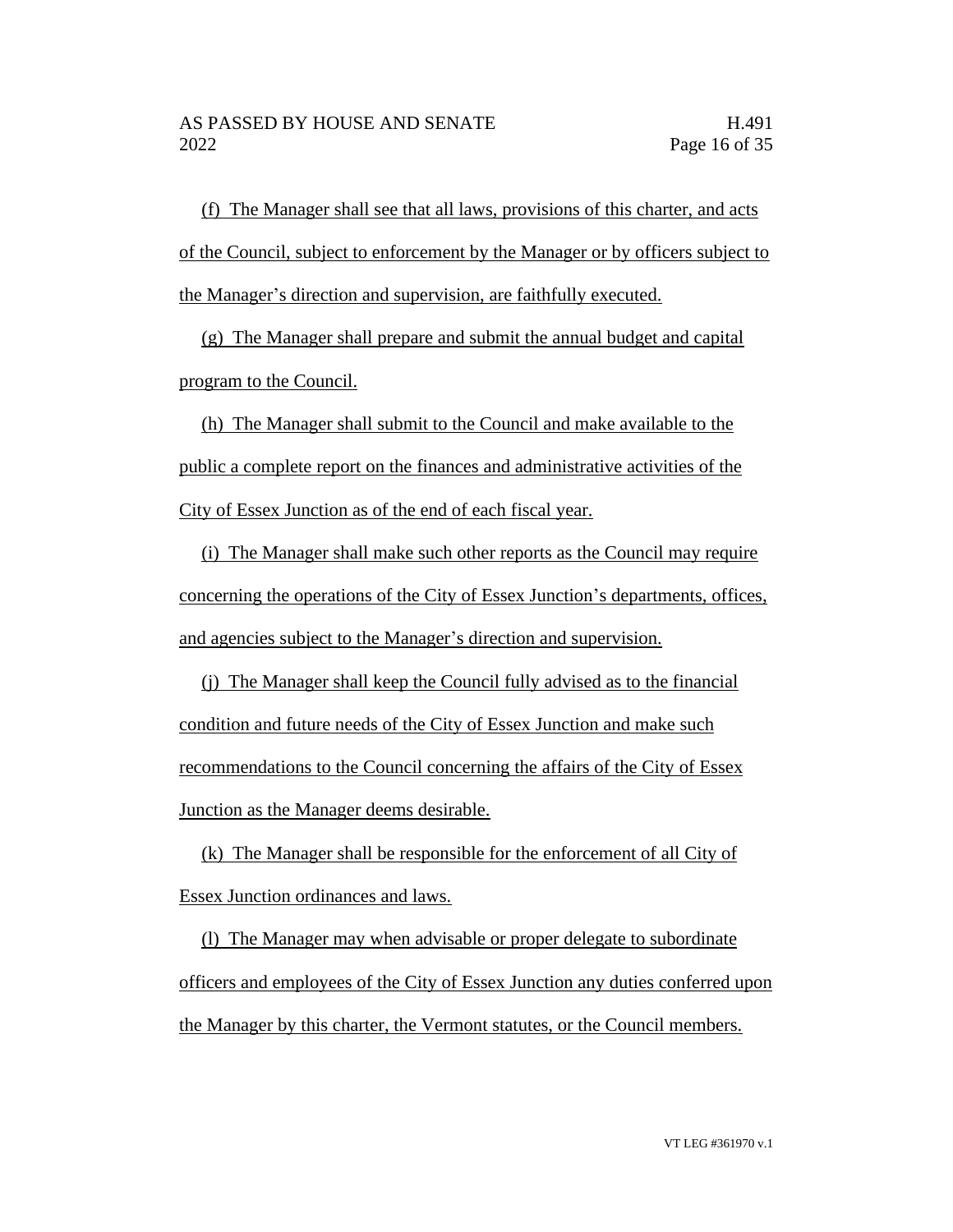(m) The Manager shall perform such other duties as are specified in this charter or in State law or as may be required by the Council.

(n) The Manager shall fix the compensation of City employees.

(o) The Manager shall recommend appointment of the City Clerk annually, with Council approval.

### § 603. MANAGER; REMOVAL; HEARING

The Council may remove the Manager from office for cause in accordance with the following procedures:

(1) The Council shall adopt by affirmative vote of a majority of all its members a preliminary resolution that must state the reasons for removal and may suspend the Manager from duty for a period not to exceed 45 days. Within three days after the vote, a copy of the resolution shall be delivered to the Manager.

(2) Within five days after a copy of the resolution is delivered to the Manager, the Manager may file with the Council a written request for a hearing; the hearing shall be in a public or executive session by choice of the Manager. This hearing shall be held at a special Council meeting not earlier than 15 days nor later than 30 days after the request is filed. The Manager may file with the Council a written reply not later than five days before the hearing.

(3) The Council may adopt a final resolution of removal, which may be made effective immediately, by affirmative vote of a majority of all its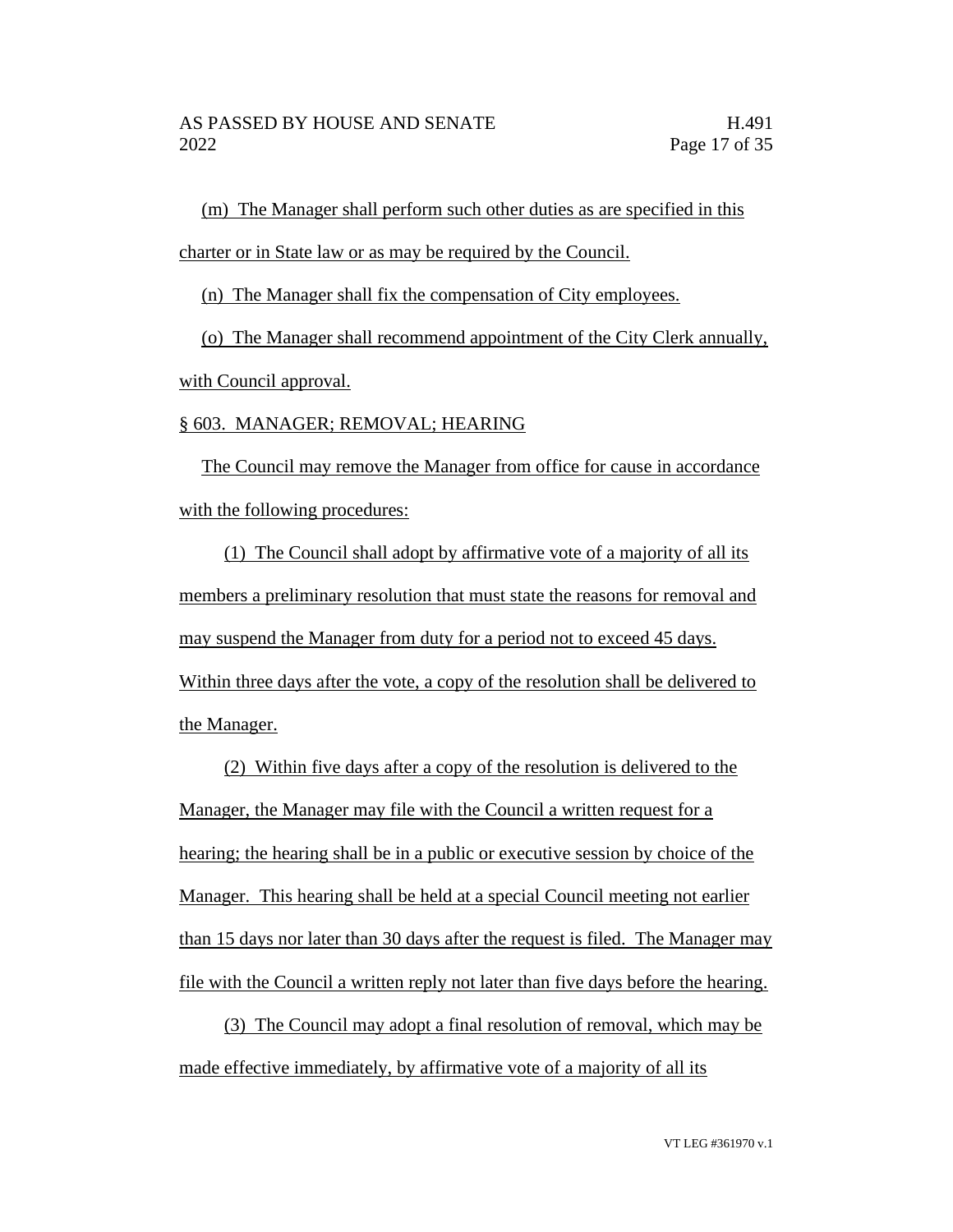members at any time after five days from the date when a copy of the preliminary resolution was delivered to the Manager, if the Manager has not requested a public hearing, or at any time after the public hearing, if the Manager has requested one.

### § 604. VACANCY IN OFFICE OF CITY MANAGER

The Manager, by letter filed with the City Clerk, may appoint a staff member to perform the Manager's duties in the event of the Manager's absence due to disability, incapacitation, or vacation unless the Manager has previously appointed a staff member as assistant manager or deputy manager, who would automatically assume the Manager's responsibilities in the Manager's absence. If the Manager fails to make such designations, the Council may by resolution appoint an officer or employee of the City to perform the duties of the Manager until the Manager is able to return to duty. Subchapter 7. Boards and Commissions

§ 701. BOARD OF CIVIL AUTHORITY

The Board of Civil Authority shall be defined by 17 VSA § 2103(5).

# § 702. BOARD OF ABATEMENT OF TAXES

The Board of Civil Authority shall constitute a Board of Abatement as provided by law. The Board of Abatement shall meet and discharge its duties as required by the applicable statutory provisions.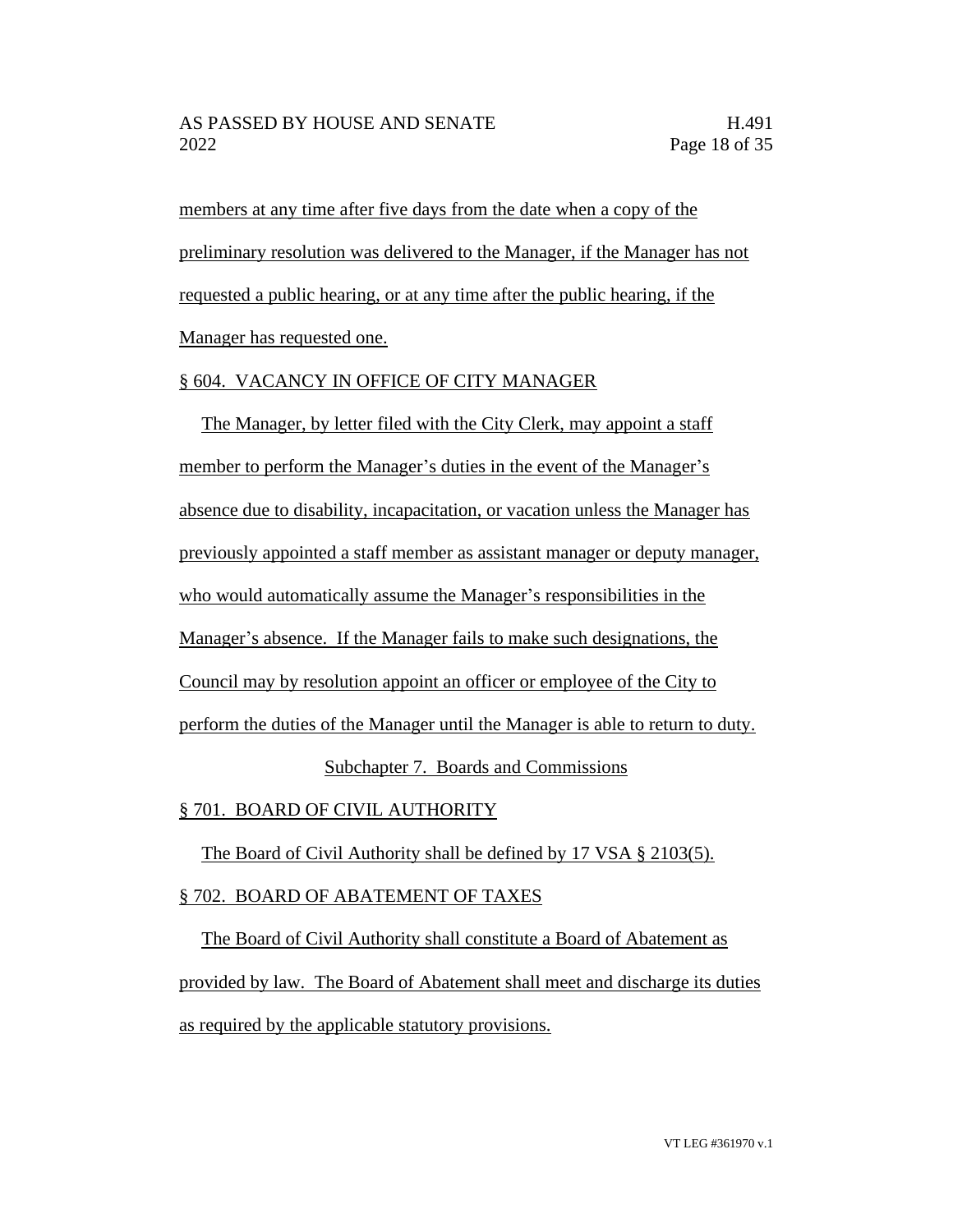#### § 703. PLANNING COMMISSION

There shall be a Planning Commission, and its powers, obligations, and operation shall be under and in accordance with Vermont Statutes Annotated, as amended, and members will be appointed by the City Council from among the qualified voters of the City. Members of the Commission shall hold no other City office. The City Council shall have the authority pursuant to 24 V.S.A. §4323(a) to set the terms of the Planning Commission members. § 704. DEVELOPMENT REVIEW BOARD

A Development Review Board shall be established, and its powers, obligations, and operation shall be under and in accordance with Vermont Statutes Annotated, as amended, and members will be appointed by the City Council for terms of three years from among the qualified voters of the City. § 705. BROWNELL LIBRARY TRUSTEES

The Brownell Library Board of Library Trustees that holds office at the time of enactment of this charter shall serve until their terms are completed. Any existing policies of the Library Trustees at the time of the enactment of this charter shall become the policies of the new Brownell Library Board of Trustees. The five permanent, self-perpetuating Library Trustees shall function in accordance with the terms of the Brownell Trust agreement dated May 25, 1925. The Library Trustees shall have the authority to establish any new policy for the operation of the Library or repeal or replace any existing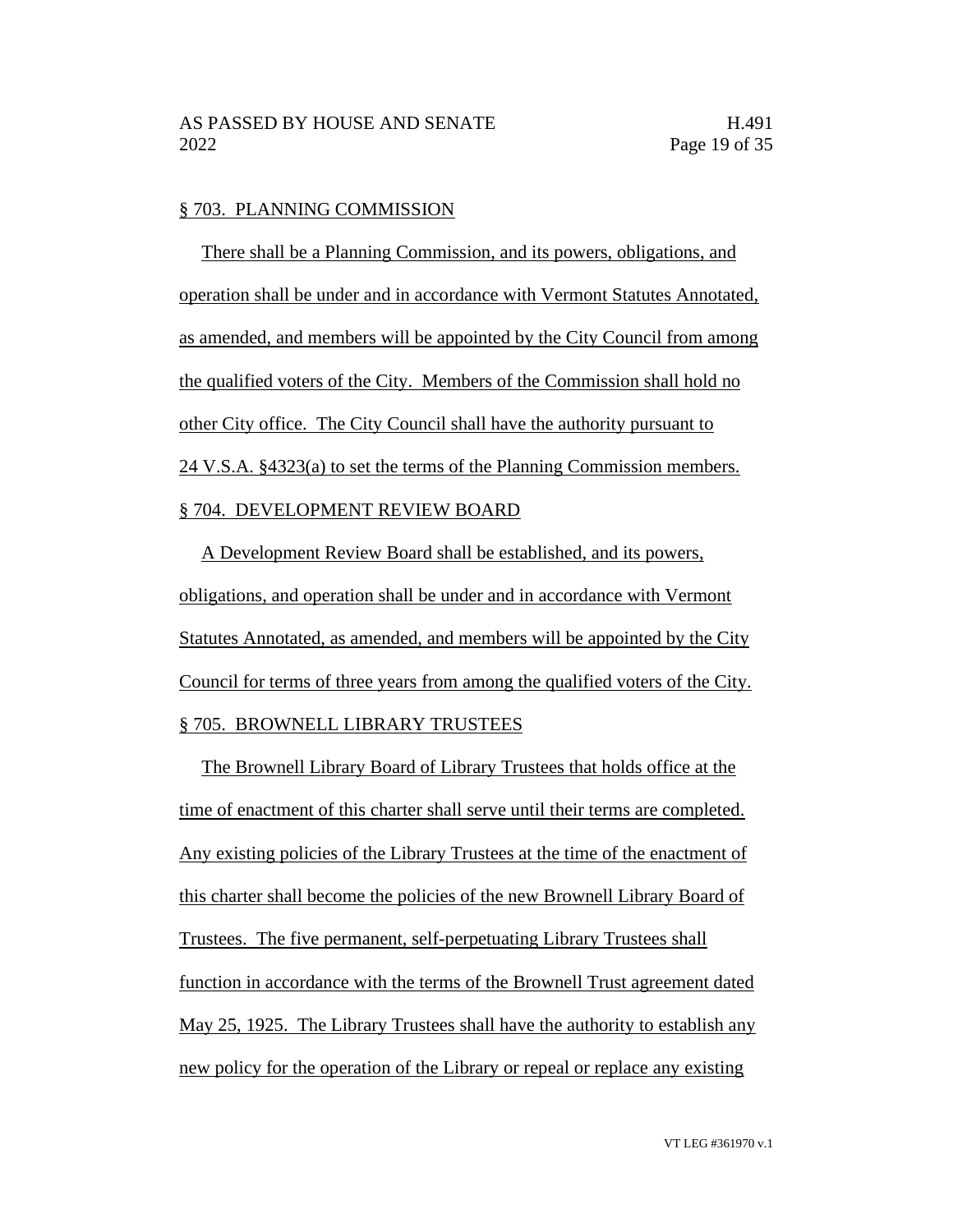policy and shall otherwise act in conformance with the Vermont statutes. Notwithstanding the forgoing, the Library is required to follow all financial and personnel policies adopted by the City Council.

Subchapter 8. Administrative Departments

#### § 801. PERSONNEL ADMINISTRATION AND BENEFITS

(a) The Manager or the Manager's appointee shall be the personnel director. The Manager shall maintain personnel rules and regulations protecting the interests of the City and of the employees. These rules and regulations must be approved by the Council and shall include the procedure for amending them and for placing them into practice. Each employee shall receive a copy of the rules and regulations when the employee is hired.

(b) The rules and regulations may deal with the following subjects or with other similar matters of personnel administration: job classification, jobs to be filled, tenure, retirement, pensions, leaves of absence, vacations, holidays, hours and days of work, group insurance, salary plans, rules governing hiring, temporary appointments, lay-off, reinstatement, promotion, transfer, demotion, settlement of disputes, dismissal, probationary periods, permanent or continuing status, in-service training, injury, employee records, and further regulations concerning the hearing of appeals.

(c) No person in the service of the City shall either directly or indirectly give, render, pay, or receive any service or other valuable thing for or on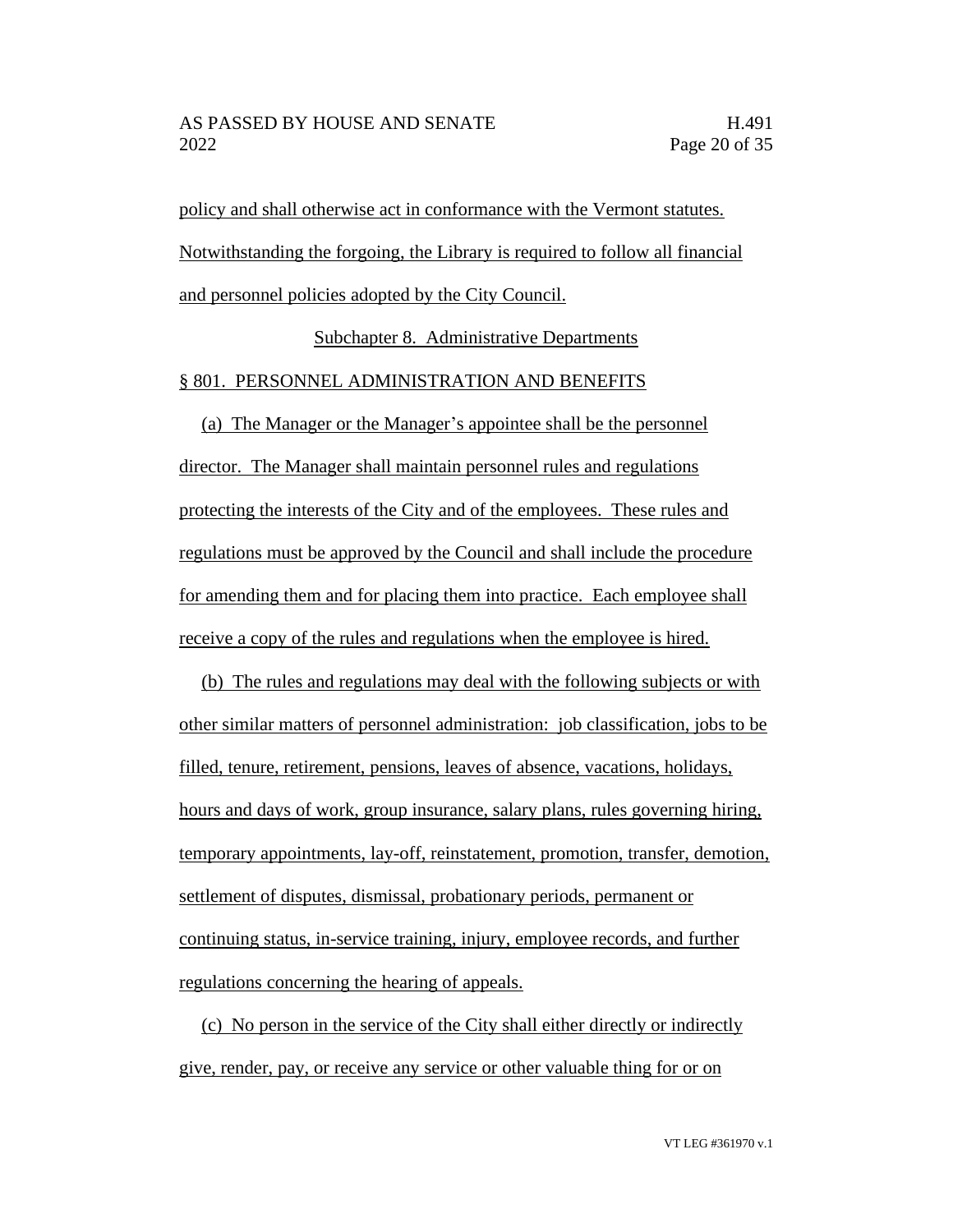account of or in connection with any appointment, proposed appointment, promotion, or proposed promotion.

### § 802. REAL ESTATE ASSESSOR

There shall be either a real estate Assessor who is a certified real estate appraiser or an independent appraisal firm, headed by a certified real estate appraiser, appointed by the Manager that shall carry out the duties of assessor in the same manner and be subject to all of the same liabilities prescribed for listers under the law of the State of Vermont in assessing property within the City of Essex Junction and that shall establish the grand list thereof and shall return such list to the City Clerk within the time required by State statute.

# § 803. APPRAISAL OF PROPERTY

Appraisals shall be reviewed periodically and kept up to date.

# § 804. APPRAISAL OF BUSINESS PROPERTY FOR TAX PURPOSES

Appraisal of business personal property shall be in accordance with the provisions of 32 V.S.A. § 3618, as the same may from time to time be amended, provided that all business personal property acquired by a taxpayer after September 30, 1995, shall be exempt from tax.

§ 805. PURPOSE

The purpose of appointing an Assessor is in lieu of the election of listers. The City shall be governed by, and each taxpayer shall have rights granted by,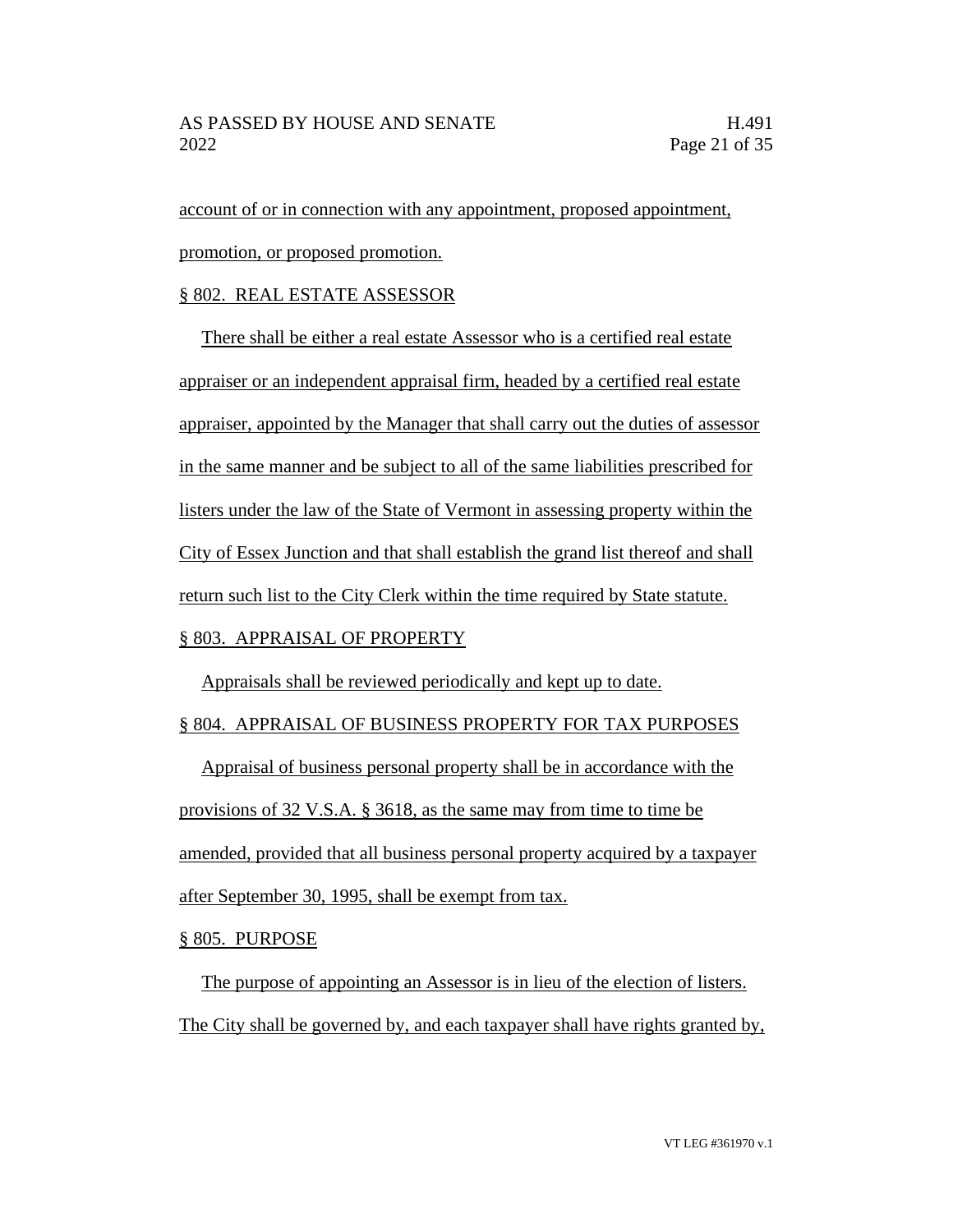the applicable State statutes concerning real and personal property taxation, appeal therefrom, and other statutes concerning taxation.

Subchapter 9. Budget Process

# § 901. FISCAL YEAR

The fiscal year of the City shall begin on the first day of July and end on the last day of June of each calendar year. The fiscal year shall constitute the budget and accounting year as used in this charter.

# § 902. ANNUAL MUNICIPAL BUDGET

With support from the finance department, the Manager shall submit to the Council a budget for review before the annual City Meeting or at such previous time as may be directed by the Council. The budget shall contain:

(1) an estimate of the financial condition of the City as of the end of the fiscal year;

(2) an itemized statement of appropriations recommended for current expenses, and for capital improvements, during the next fiscal year, with comparative statements of appropriations and estimated expenditures for the current fiscal year and actual appropriations and expenditures for the immediate preceding fiscal year;

(3) an itemized statement of estimated revenues from all sources, other than taxation, for the next fiscal year and comparative figures of tax and other sources of revenue for the current and immediate preceding fiscal years;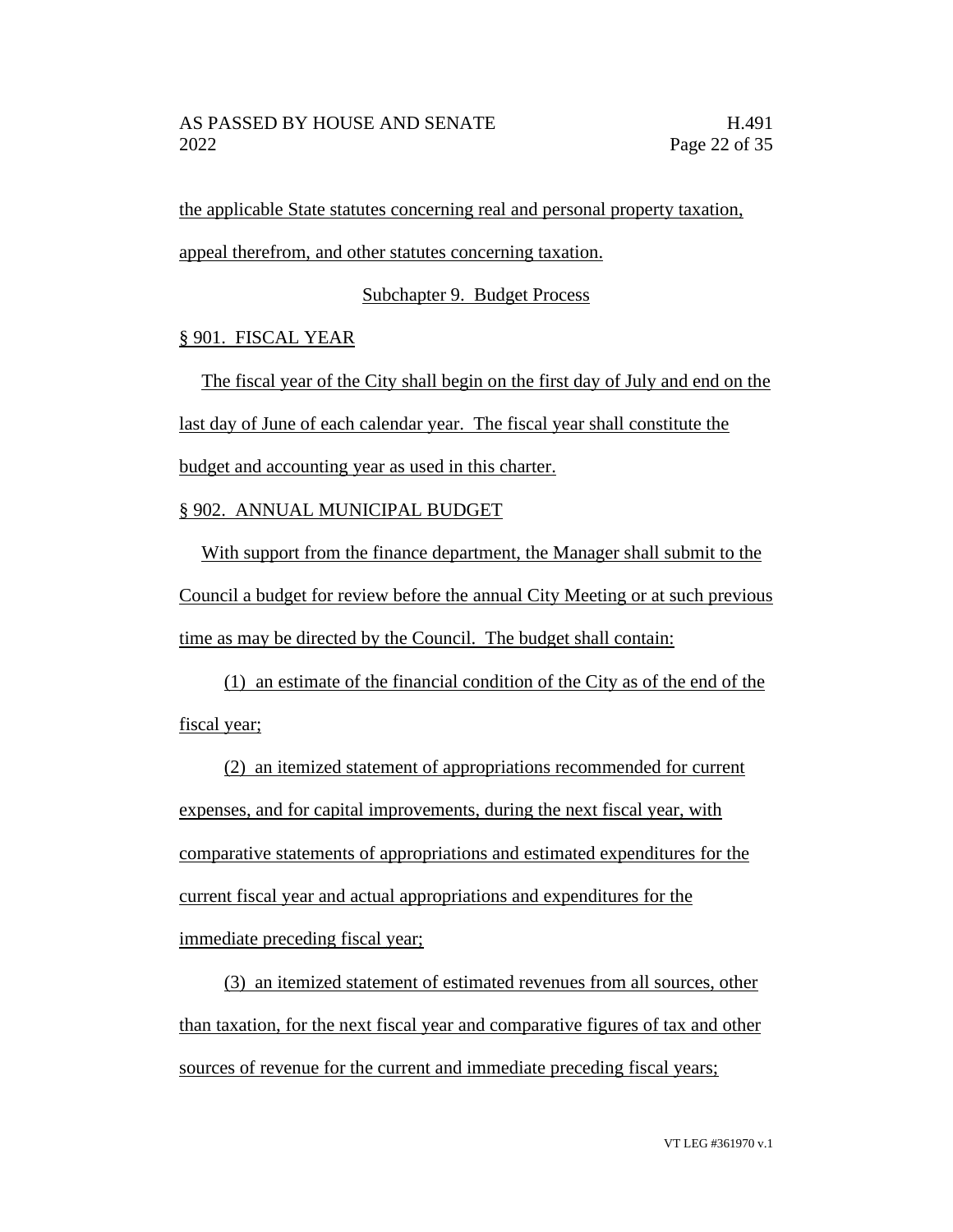(4) a capital budget for not fewer than the next five fiscal years, showing anticipated capital expenditures, financing, and tax requirements; and

(5) such other information as may be required by the Council.

### § 903. GOVERNING BODY'S ACTION ON BUDGET

The Council shall review and approve the recommended budget with or without change. The budget shall be published not later than two weeks after its preliminary adoption by the Council. The Council shall fix the time and place for holding a public hearing for the budget and shall give public notice of the hearing.

### § 904. BUDGET MEETING; WARNING

(a) The Council shall hold at least one public hearing at least 30 days prior to the annual meeting to present and explain its proposed budget and shall give a public notice of such hearing.

(b) The Manager shall, not less than 30 days prior to the annual meeting, make available the Council's recommended budget and the final warning of the pending annual meeting.

(c) The annual City report shall be made available to the legal voters of the City not later than 10 days prior to the annual meeting.

#### § 905. APPROPRIATION AND TRANSFERS

(a) An annual budget shall be adopted at the City Meeting by the vote of a majority of eligible voters by Australian ballot in accordance with section 401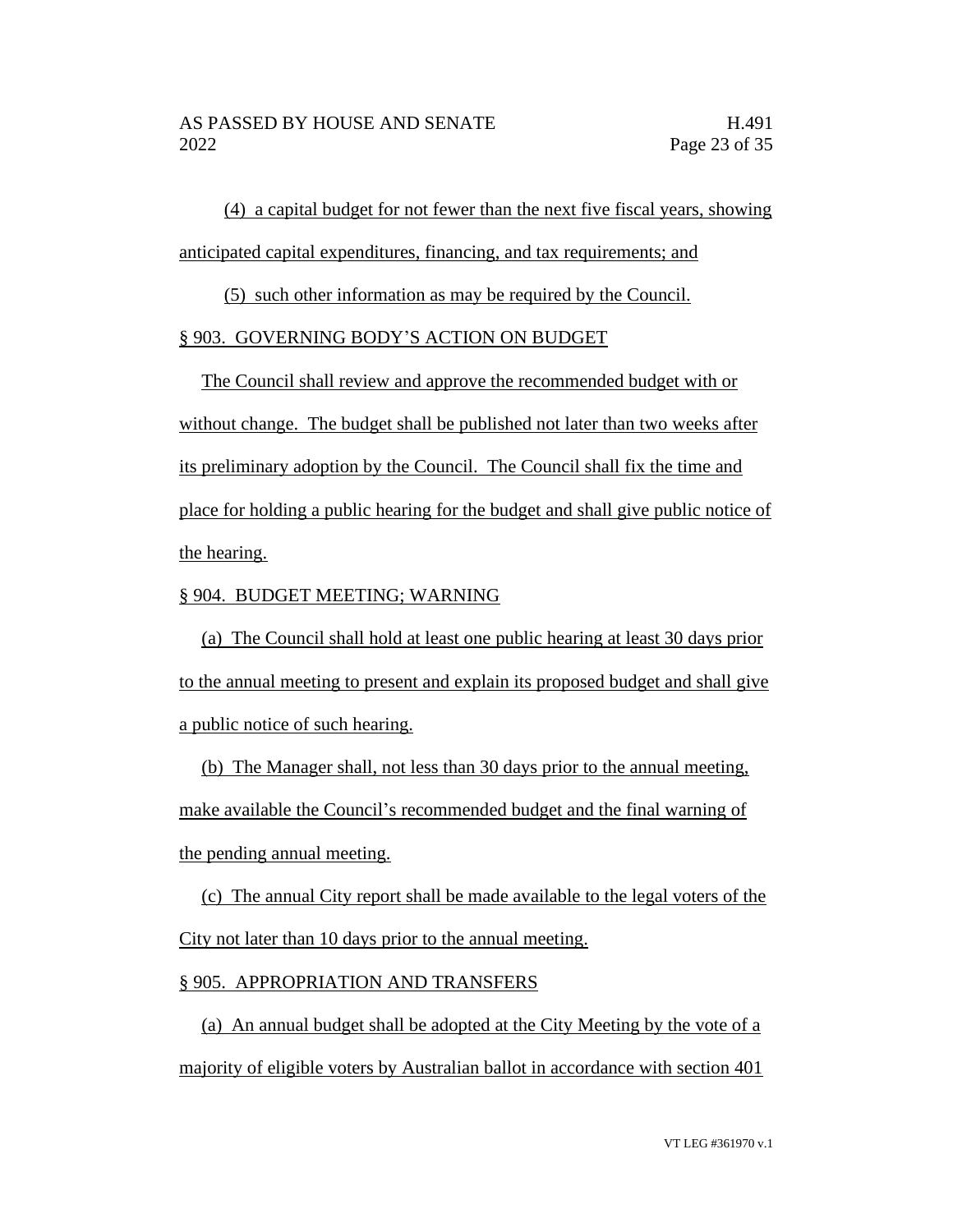of this charter. If, after the total budget has been appropriated, the Council finds additional appropriations necessary, the appropriations shall be made and reported at the next City Meeting as a specific item. The appropriations shall only be made in special circumstances or situations of an emergency nature. No specific explanation need be given for any normal annual operating expense in any office, department, or agency that may be increased over the budget amount by an amount not more than 10 percent of the office's, department's, or agency's budget.

(b) From the effective date of the budget, the amounts stated therein, as approved by the voters, become appropriated to the several agencies and purposes therein named.

(c) The Manager may at any time transfer an unencumbered appropriation balance or portion thereof between general classifications of expenditures within an office, department, or agency. At the request of the Manager, the Council may, by resolution, transfer any unencumbered appropriation balance or portion thereof within the Council budget from one department, office, or agency to another.

(d) Notwithstanding the above, no unexpended balance in any appropriation not included in the Council budget shall be transferred or used for any other purpose.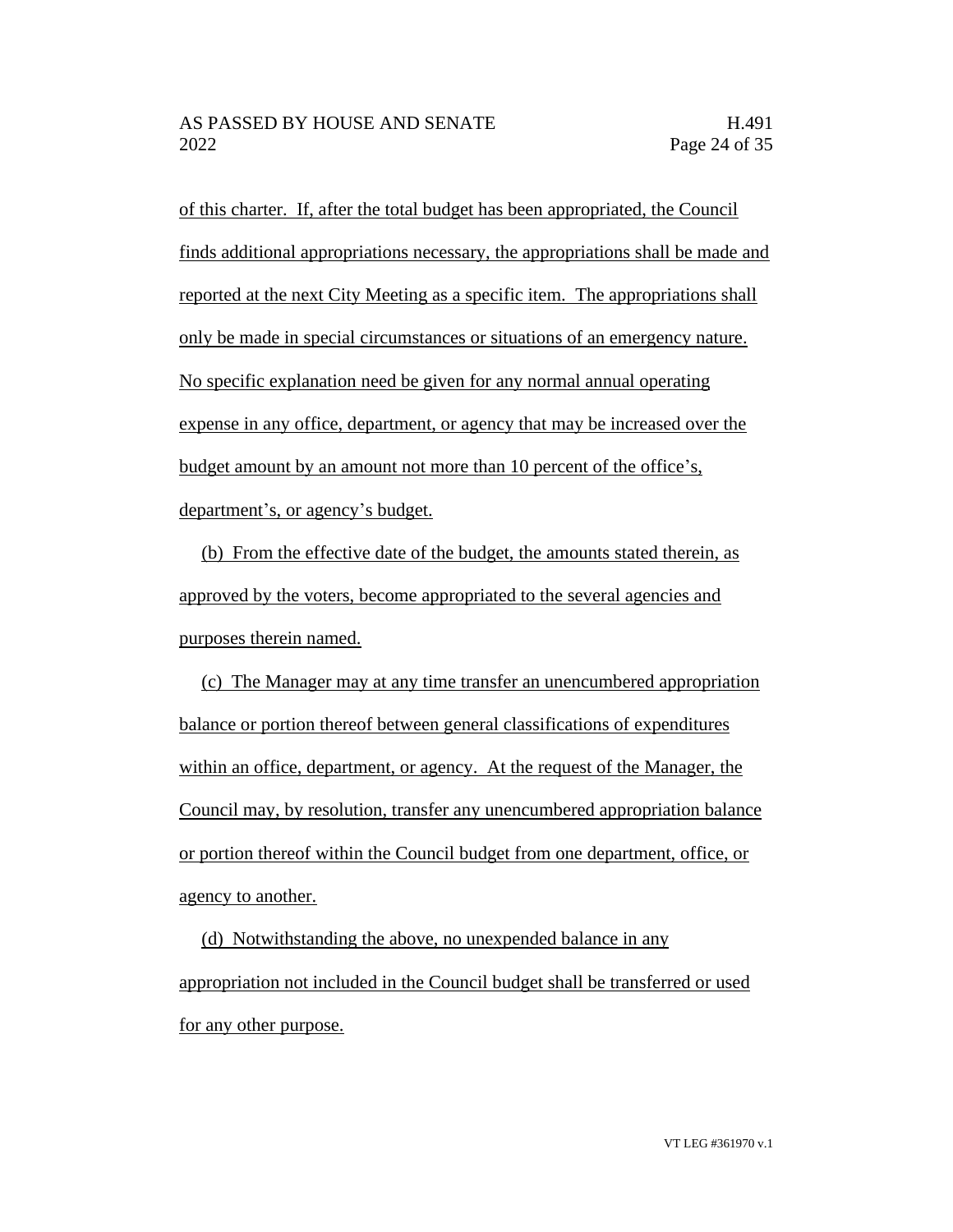### § 906. AMOUNT TO BE RAISED BY TAXATION

Upon passage of the budget by the voters, the amounts stated therein as the amount to be raised by taxes shall constitute a determination of the amount of the levy for the purposes of the City in the corresponding tax year, and the Council shall levy such taxes on the grand list as prepared by the assessor for the corresponding tax year.

### Subchapter 10. Taxation

### § 1001. TAXES ON REAL PROPERTY

Taxes on real property shall be paid in equal installments on March 15 and

September 15. The Council shall send notice to taxpayers not less than

30 days prior to when taxes are due.

#### § 1002. PENALTY

An additional charge of eight percent shall be added to any tax not paid on or before the dates specified in section 1001 of this charter, and interest as authorized by Vermont statutes.

### § 1003. ASSESSMENT AND TAXATION AGREEMENT

The Council is authorized and empowered to negotiate and execute assessment and taxation agreements between the City and a taxpayer or taxpayers within the City of Essex Junction consistent with applicable requirements of the Vermont Constitution. This section shall not be construed to supersede any provision of State law relating to the education property tax.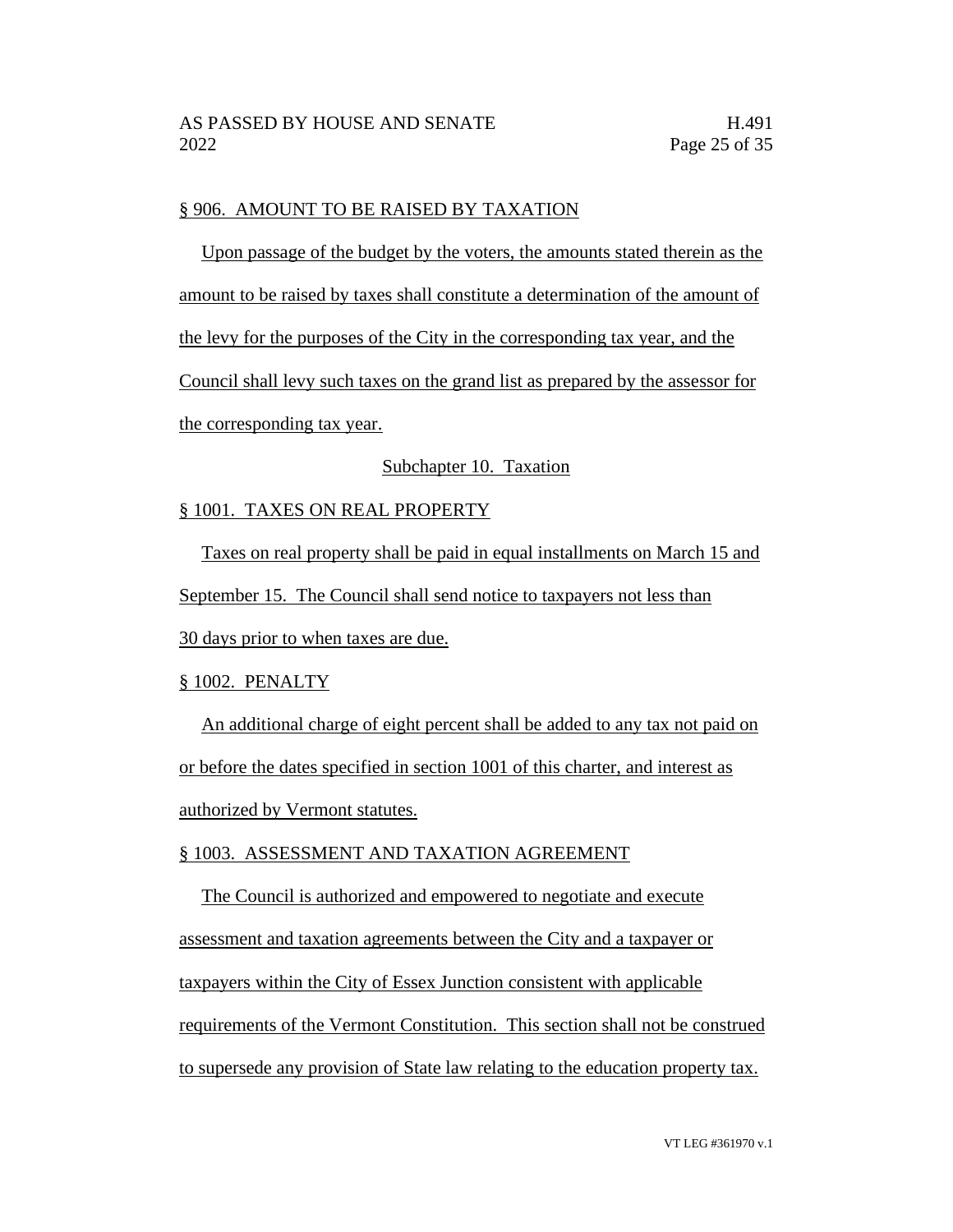# Subchapter 11. Capital Improvements

### § 1101. CAPITAL PROGRAMS

(a) Preparation of capital program. The Manager shall prepare and submit

to the Council a capital program at least three months prior to the final date for

submission of the budget.

(b) Contents. The capital program shall include:

(1) a clear general summary of its contents;

(2) a list of all capital improvements that are proposed to be undertaken during not fewer than the next five fiscal years, with appropriate supporting information as to the necessity for such improvements;

(3) cost estimates, method of financing, and recommended time

schedules for each such improvement; and

(4) the estimated annual cost of operating and maintaining the facilities to be constructed or acquired.

(c) Revision. The information required by this section may be revised and

extended each year with regard to capital improvements still pending or in

process of construction or acquisition.

# Subchapter 12. Amendment of Charter and Initiatives

# § 1201. GOVERNING LAW

This charter may be amended in accordance with the procedure provided for by State statutes for amendment of municipal charters.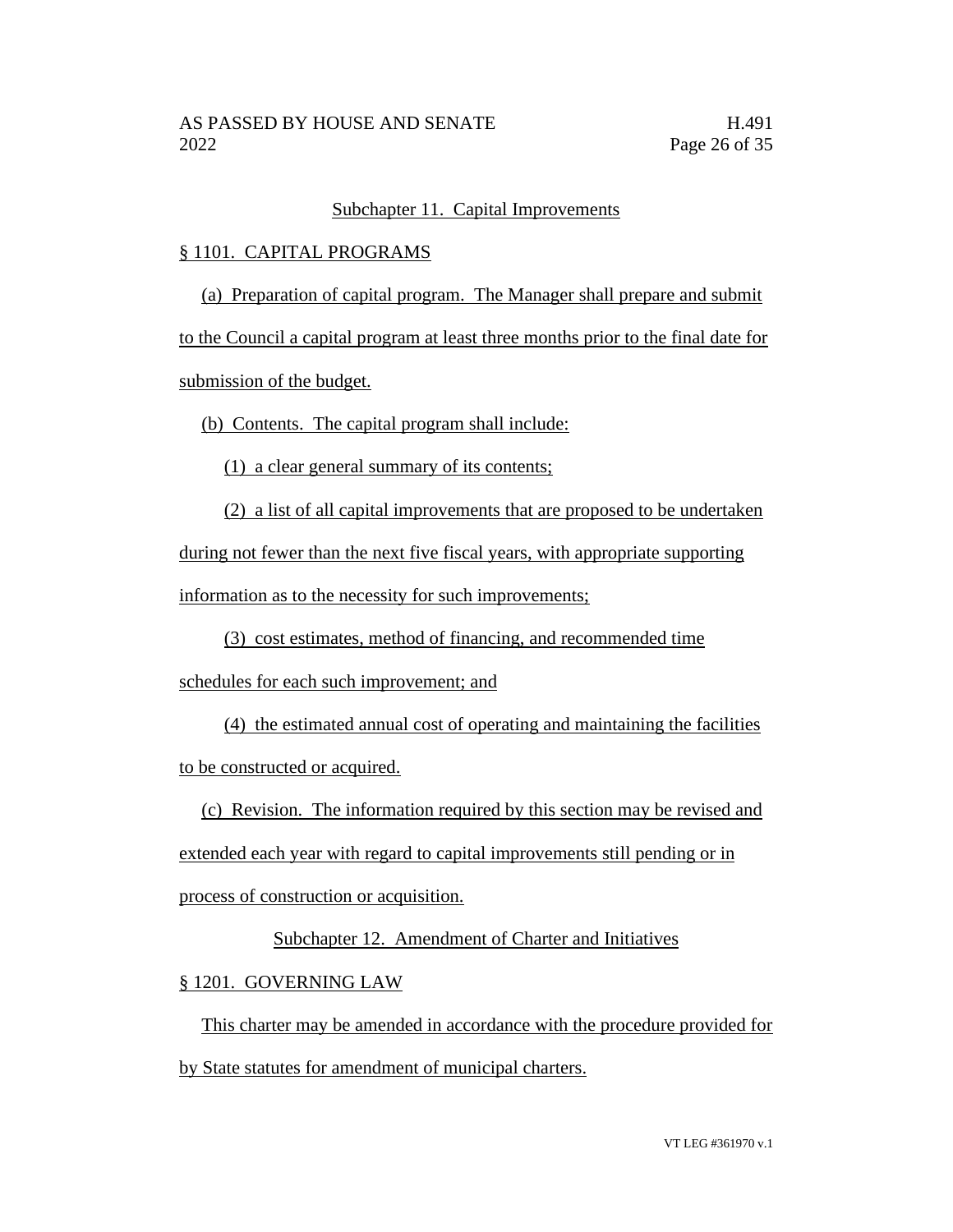### Subchapter 13. General Provisions

#### § 1301. SAVINGS CLAUSE

Repeal or modification of this charter shall not affect the validity of a

previously enacted ordinance, resolution, or bylaw.

### § 1302. SEVERABILITY

The provisions of this charter are declared to be severable. If any provisions of this charter are for any reason invalid, such invalidity shall not affect the remaining provisions, which can be given effect without the invalid provision.

### § 1303. SUPERSEDING LANGUAGE

The City of Essex Junction shall be formed notwithstanding the following language ("Notwithstanding the provisions of any other municipal charters, territory within the corporate limits [of the Town of Essex] shall not be annexed to or become a part of any other municipal corporation except by annexation procedures as set forth in the statutes of the State of Vermont.") contained in chapter 117, section 101 of this title.

\* \* \* Transitional Provisions \* \* \*

### Sec. 3. TRANSITIONAL PROVISION; ASSIGNMENT AND

### ASSUMPTION OF VILLAGE ASSETS AND LIABILITIES

(a) All assets and obligations formerly owned or held by the Village not otherwise transferred shall hereby be assigned and assumed by the City of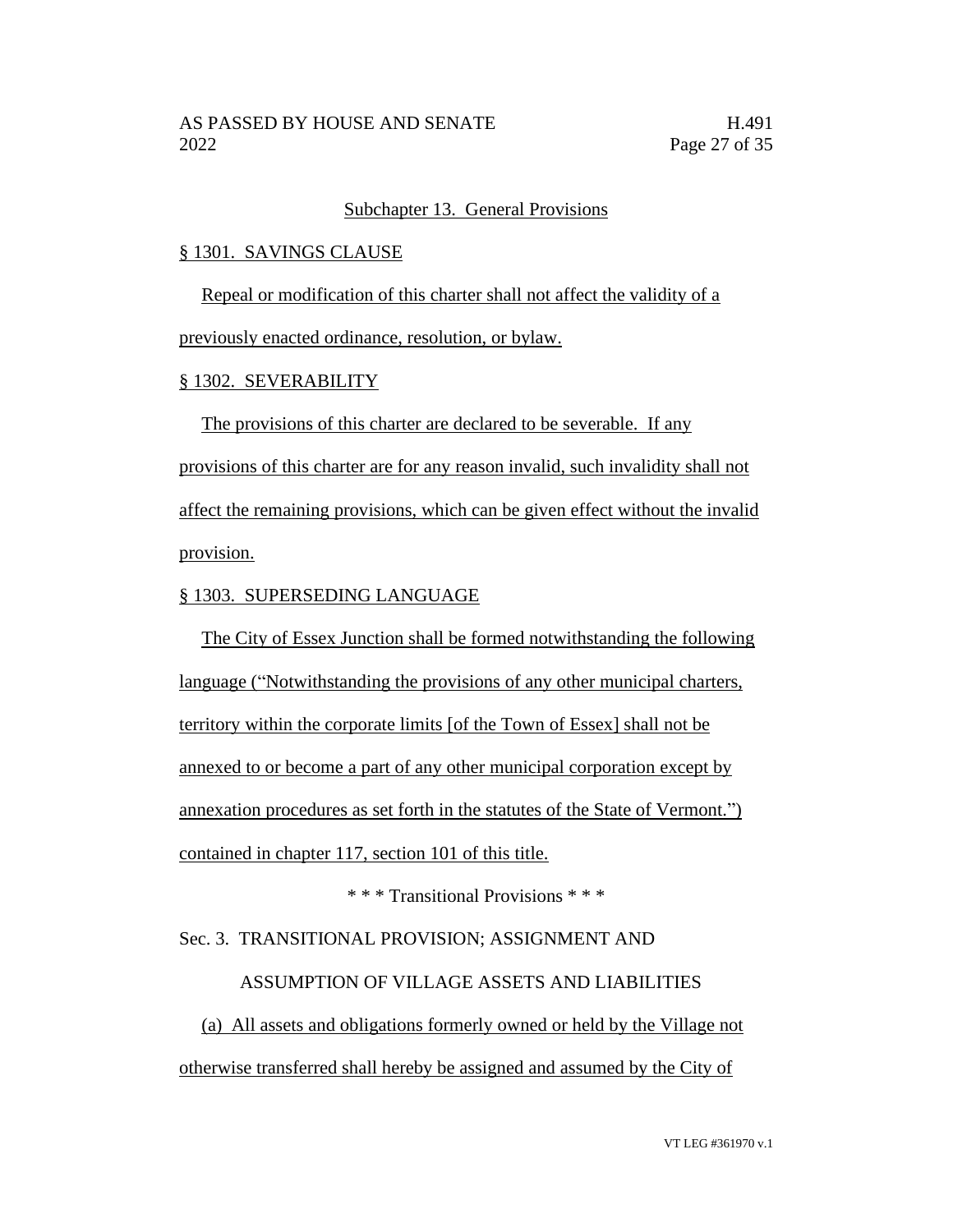Essex Junction upon the effective date of this act. This shall include all real property, easements, rights, and interests in land, buildings, and other improvements; vehicles, equipment, and other personal property; rents, and charges, together with lien rights and enforcement powers; moneys, rights of action in legal or administrative proceedings; insurance policies; documents and records; debts, claims, bonded indebtedness; without any further act, deed, or instrument being necessary.

(b) All contracts, agreements, trusts, and other binding written documents obligating the Village shall remain in effect on the effective date of this act, and the City of Essex Junction shall assume all the responsibilities formerly belonging to the Village unless previously allocated or otherwise specified. Sec. 4. TRANSITION PERIOD

(a) The charter will become effective and the City of Essex Junction shall be established on the effective date of this act. The transition period shall begin on July 1, 2022, following approval of the charter by the Legislature, and end on or before July 1, 2023. During the transition period, the City of Essex Junction shall continue to receive and pay for consolidated services with the Town of Essex for assessing, clerk/treasurer, information technology, police, public works, and stormwater. The City Council shall set a tax rate and collect taxes to meet the obligations for the City's share of the Town of Essex municipal operations and all of the City of Essex Junction municipal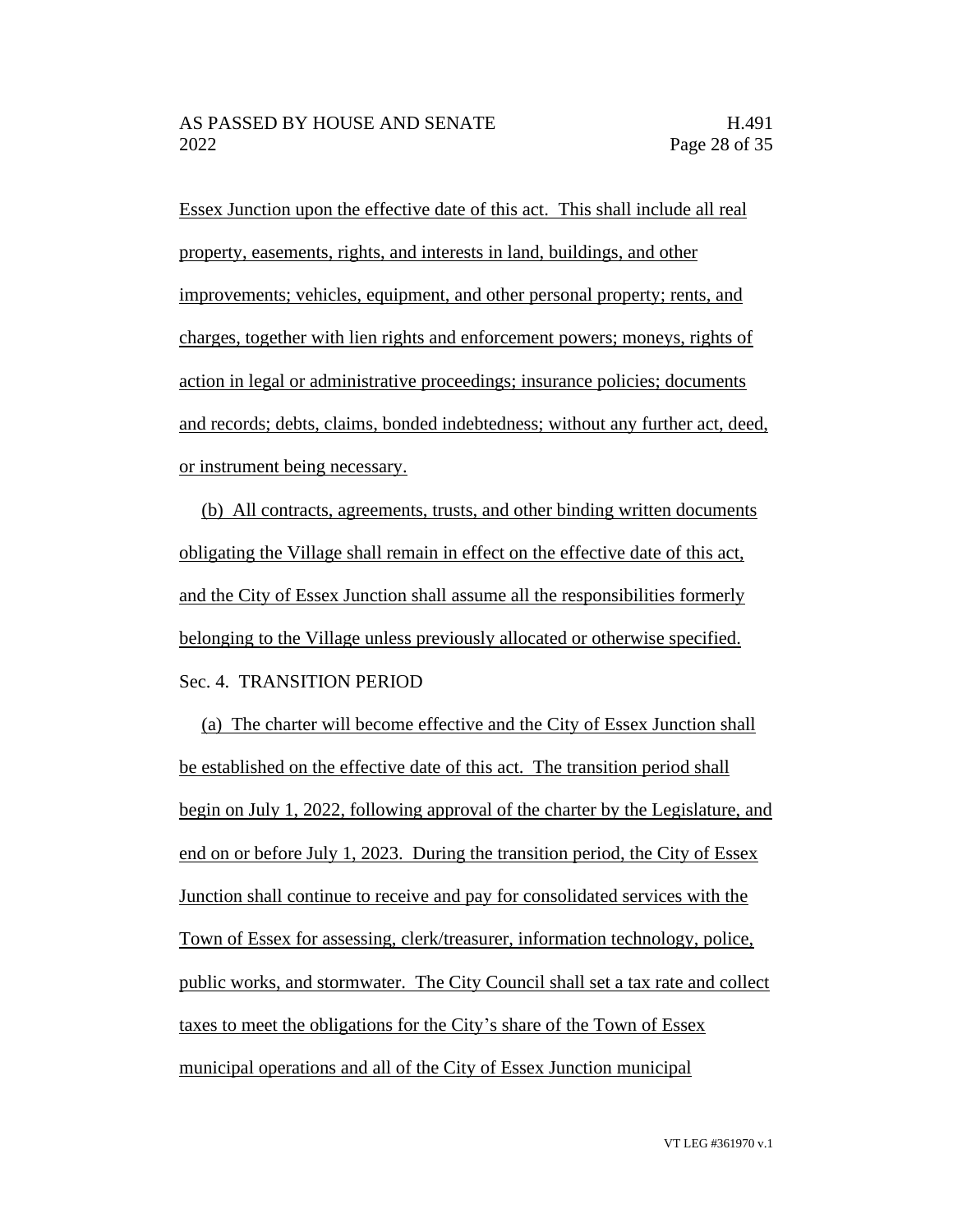operations throughout the transition period, per the budgets approved by the voters of the Town of Essex and the Village of Essex Junction (now the City of Essex Junction) the previous March and April. The taxes collected by the City for the Town of Essex shall be paid to the Town of Essex in two equal installments on or before October 15 and April 15. At the end of the transition period, the City of Essex Junction shall be fully organized.

(b) Nothing in this section shall affect or limit other provisions in this subchapter or in other subchapters, which serve a transitional purpose and which by their own provisions continue beyond the transitional period. In such cases, transitional provisions intended to extend beyond the transitional period shall be governed by specific sunset terms.

Sec. 5. TRANSITIONAL PROVISION; ORGANIZATIONAL MEETING

The first annual City Meeting shall occur on the date set forth by the voters at the most recent Village annual meeting, following approval of the charter. This shall be a meeting of the City of Essex Junction and shall be noticed and warned to all residents of the City of Essex Junction. This meeting shall be for the purpose of presenting and discussing the budget only. Other City business may also be presented and discussed but not voted on. After presentation and discussion of the budget and any other business, the meeting shall adjourn. Voting on the budget and the election of councilors shall be by Australian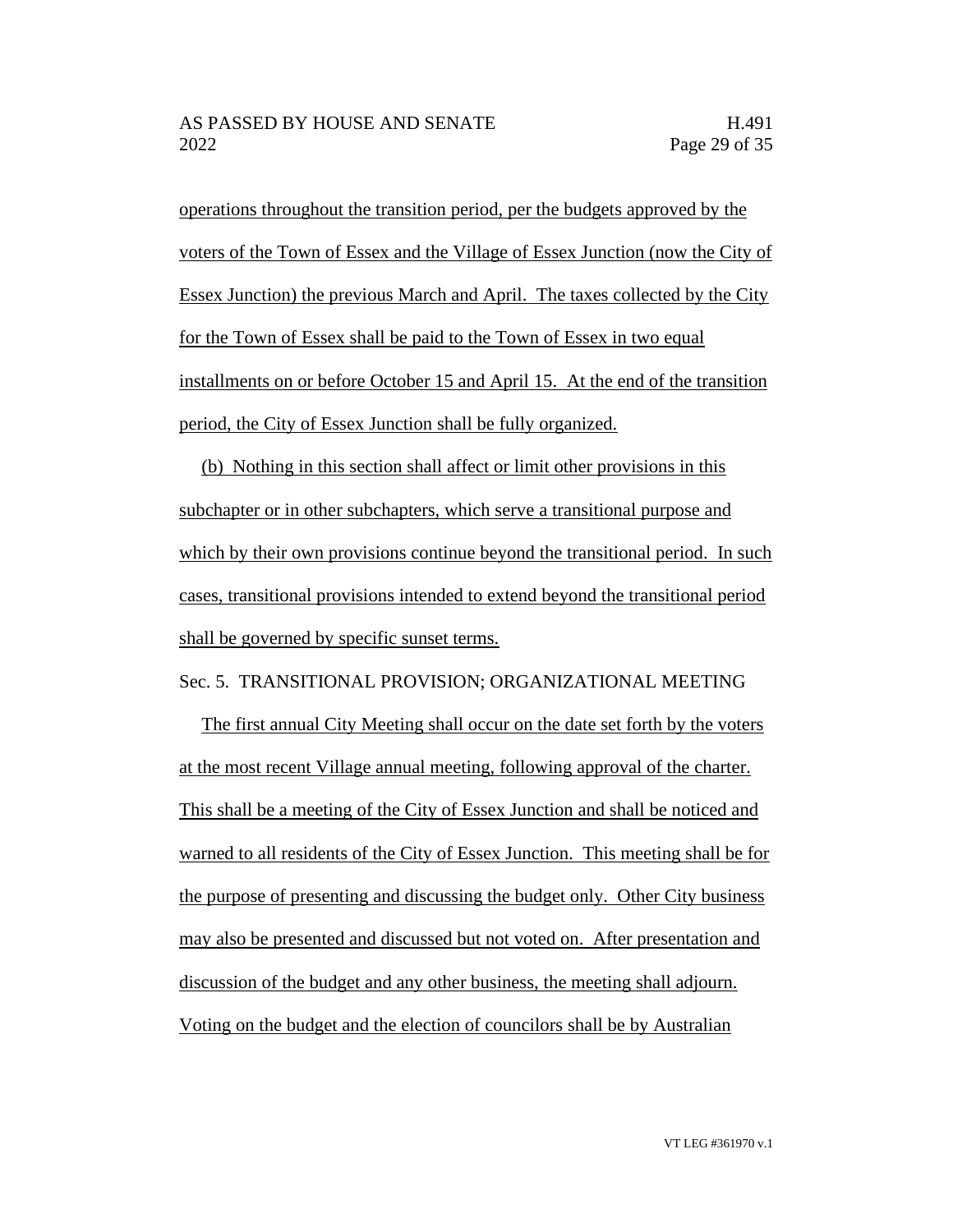ballot and shall occur on the date set forth by the voters at the most recent Village annual meeting.

# Sec. 6. TRANSITIONAL PROVISION; VILLAGE CENTER AND

### NEIGHBORHOOD DEVELOPMENT AREA DESIGNATIONS

The Village Center District and Neighborhood Development Area, as designated in the Essex Junction Land Development Code, shall continue in the new City for the purpose of continuing the downtown revitalization efforts as outlined in the Village's Comprehensive Plan, and shall retain any and all State designations for the purposes of redevelopment in force at the time of adoption of the charter or until such designations are withdrawn or amended as per routine statutory process.

# Sec. 7. TRANSITIONAL PROVISION; GOVERNING BODY

(a) When the charter becomes effective and the City of Essex Junction is established on July 1, 2022, following approval of the charter by the Legislature, all members of the Village Board of Trustees shall become members of the City Council and shall continue to serve in their capacities and shall serve out their elected terms. The president, vice president, and clerk of the Council shall continue to serve in their capacities until the board reorganizes pursuant to chapter 4, subsection 204(a) of this charter.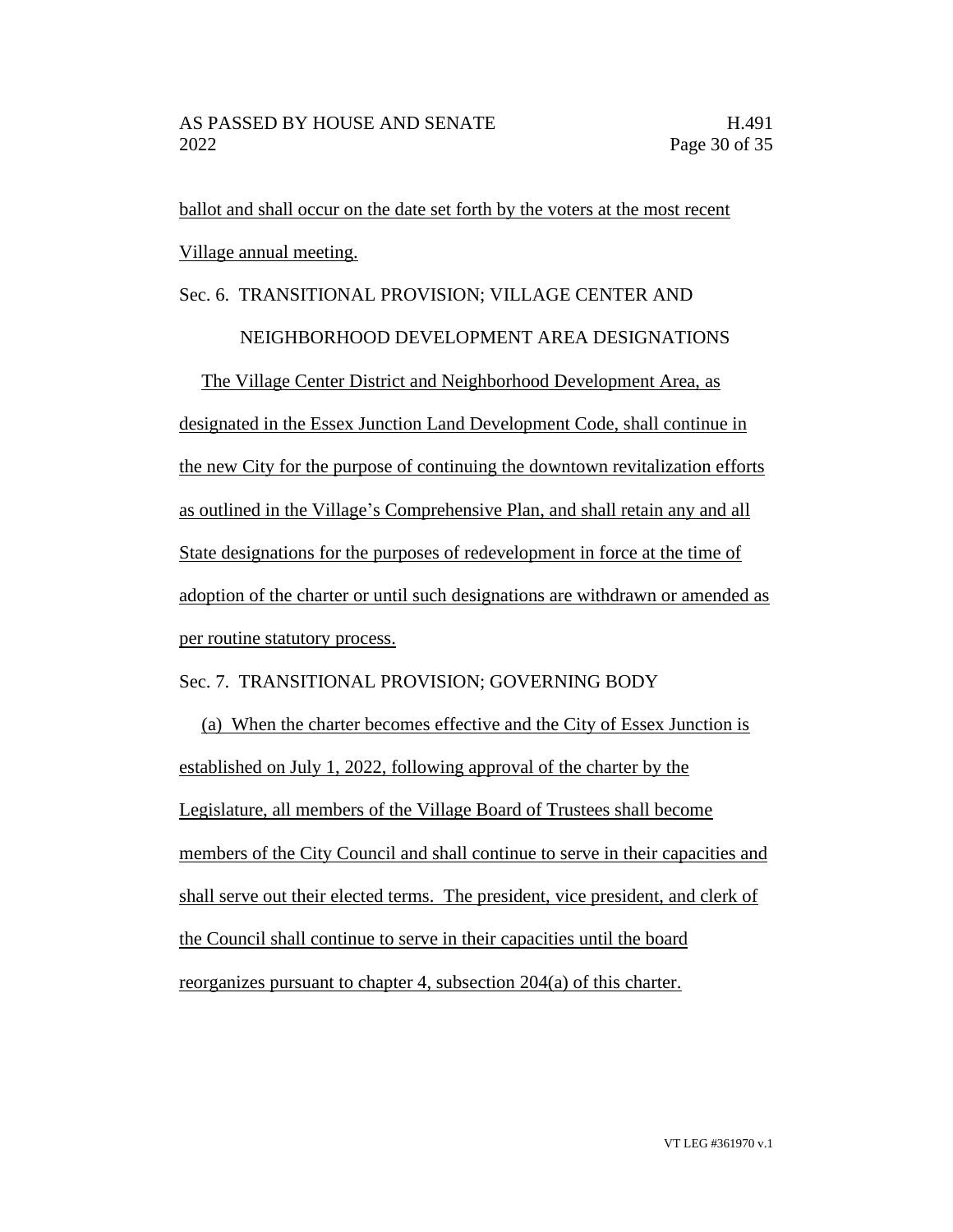(b) The Councilors shall warn and hold meetings as appropriate. The Councilors shall address all details and issues relating to the transition from the Village of Essex Junction to the City of Essex Junction.

(c) The Council shall review, consider, and adopt all regulations,

ordinances, and plans from the former Village of Essex Junction as its own.

(d) The City Council, with the assistance of the City Manager and staff, shall propose and warn in the manner pursuant to the charter, the first annual budget of the new City of Essex Junction for consideration by the voters at the first annual meeting.

Sec. 8. TRANSITIONAL PROVISION; BUDGET AND

ADMINISTRATION

Following the approval of the charter by the Legislature, the City Manager will propose a budget for the City for the next fiscal year that addresses proper service levels, contractual obligations, capital projects, and debt, and that reflects any changes related to the incorporation of the City of Essex Junction. Sec. 9. TRANSITIONAL PROVISION; SEPARATION OF CITY AND

# TOWN DEPARTMENTS

The City Council shall employ a City Manager. The City Manager shall plan and hire for the separation of all consolidated departments with the Town of Essex by the end of the transition period, unless contracts are signed stating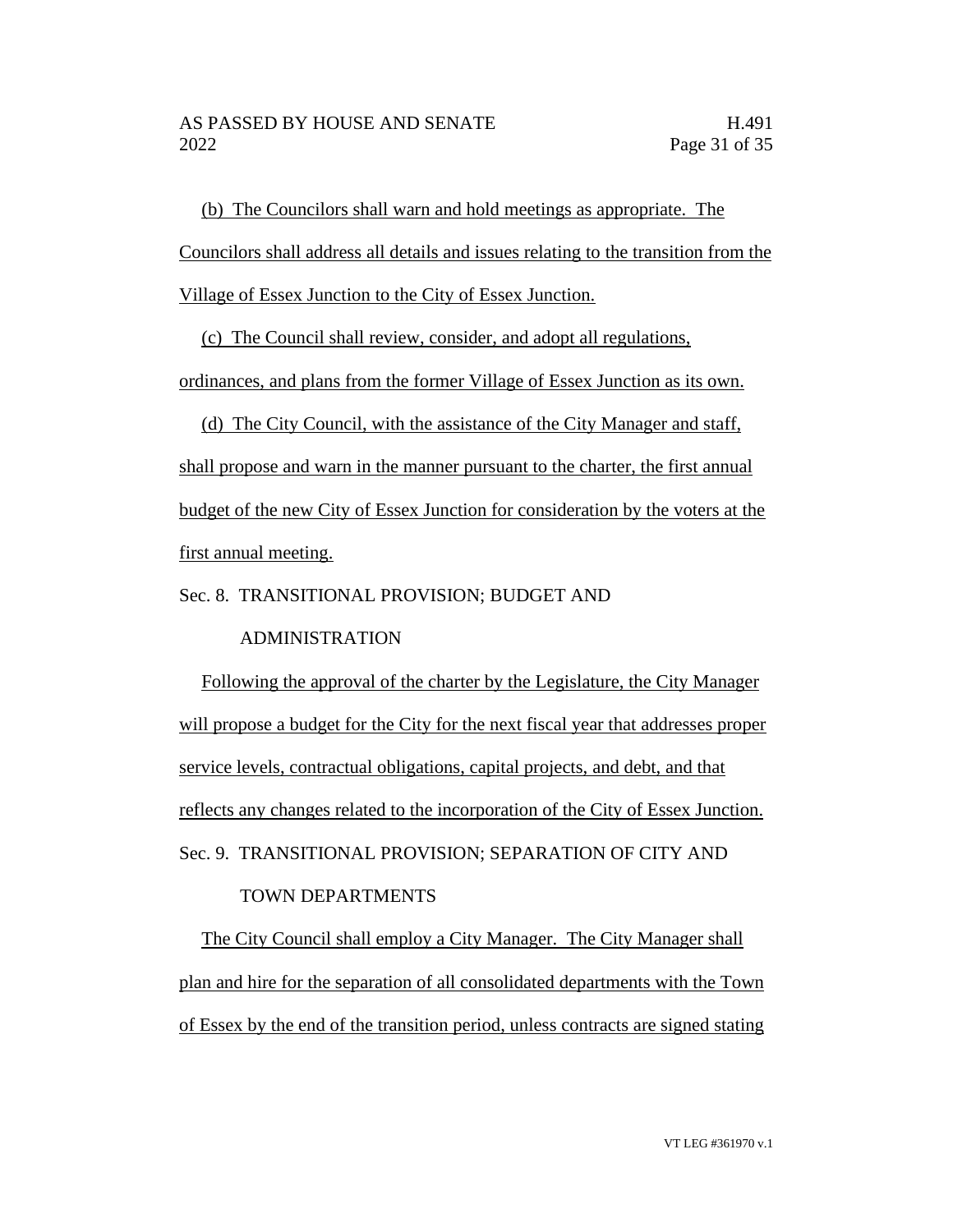otherwise, in which case the contracts shall dictate the terms for the sharing of services between the City of Essex Junction and Town of Essex.

Sec. 10. TRANSITIONAL PROVISION; PLANNING AND

# DEVELOPMENT

(a) On the effective date of this charter, the former Village plan, the former Village's zoning bylaws and Land Development Code, and any Village Ordinances shall remain in effect until amended or revised by the new City Council.

(b) From the effective date of this charter, the Village of Essex Junction Planning Commission and the Village of Essex Junction Zoning Board of Adjustment shall become the Planning Commission and the Development Review Board of the City of Essex Junction, respectively.

Sec. 11. TRANSITIONAL PROVISION; APPOINTED COMMISSION

# AND COMMITTEE MEMBERS

All current Trustee appointed commission and committee members shall serve out the remainders of their terms, and new positions shall be filled upon the existing schedules and as they become available.

Sec. 12. TRANSITIONAL PROVISION; UNIFICATION AND ADOPTION

# OF ORDINANCES, BYLAWS, AND RULES

On the effective date of this charter, all ordinances and bylaws of the Village of Essex Junction shall become ordinances and bylaws of the new City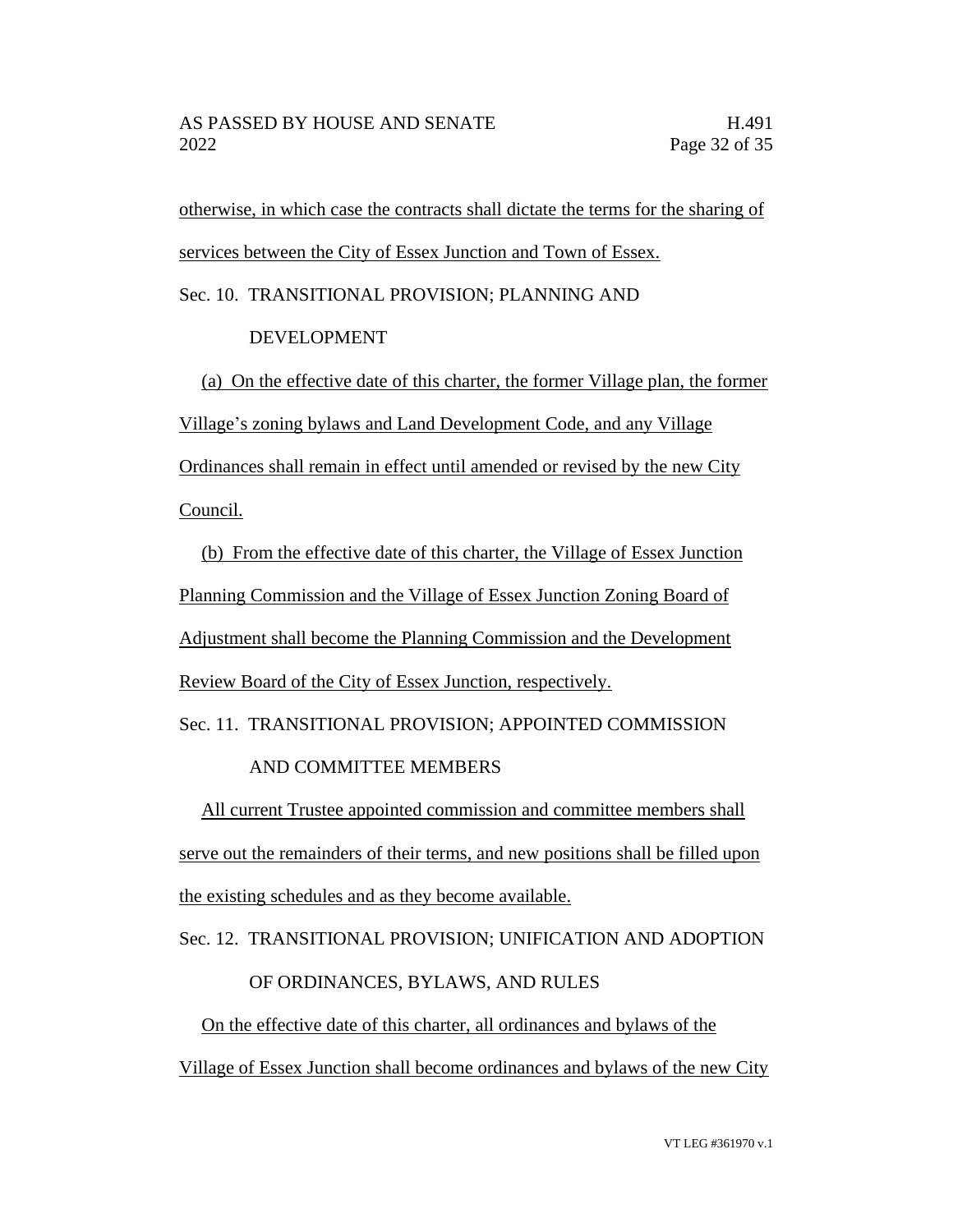of Essex Junction. The City Council shall be fully authorized to amend or repeal any ordinance according to the provisions of subchapter 5 of the charter. Whenever a power is granted by any such ordinance or bylaw to an officer or officers of the Village of Essex Junction, such power is conferred upon the appropriate officer or officers of the new City of Essex Junction. Sec. 13. TRANSITIONAL PROVISION; PERSONNEL

(a) On the effective date of this charter, all employees of the Village of Essex Junction shall become employees of The City of Essex Junction and any and all employment contracts of the Village shall be assumed by the City unless otherwise terminated, reexecuted, or renegotiated. Any and all personnel policies and regulations adopted by the Village shall become policies and regulations of the City of Essex Junction until further repealed, amended, or restated.

(b) The dates of hire with the Village of Essex Junction will be used as the dates of hire for purposes related to benefits with the new City of Essex Junction and all accrued benefits shall carry over.

Sec. 14. TRANSITIONAL PROVISION; FINANCES

(a) Upon the effective date of this charter, the City of Essex Junction shall adopt any and all portions of the Town of Essex Grand List for properties located within the borders of the City. Any and all property tax payments due and delinquencies incurred for the Village of Essex Junction prior to the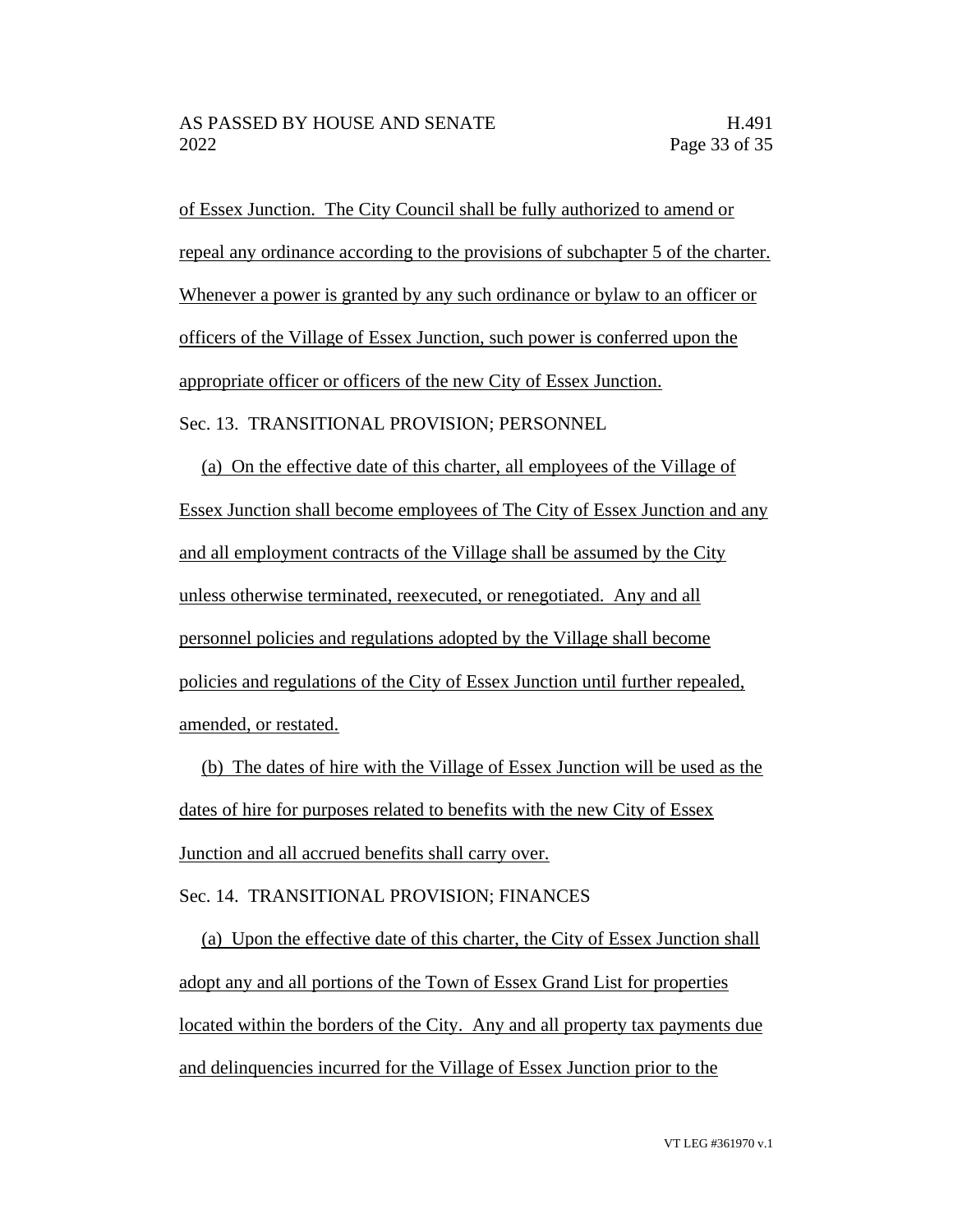effective date of this charter shall be payable to the Town of Essex. Upon the effective date of this charter, any City taxes due and delinquencies incurred shall be payable to the City.

(b) All existing contractual agreements, including but not limited to tax stabilization agreements and any agreements related to the conveyance of real property, within the Village of Essex Junction shall hereby be assigned to the City of Essex Junction.

Sec. 15. TRANSITIONAL PROVISION; FUTURE GOVERNANCE **COMMISSION** 

Within three years after the approval of this charter by the Legislature, the Council shall appoint a special commission to study governance considerations such as, but not limited to, form of government, election of officials at-large or through wards or districts, governing body composition, term of office, term limits, and councilor compensation.

Sec. 16. JUSTICES OF THE PEACE; APPOINTMENT

The Governor may appoint up to 15 justices of the peace to serve in the City of Essex Junction, pursuant to 17 V.S.A. § 2623. The committees for the political parties of the justices of peace of the Town of Essex may submit recommendations for qualified justices of the peace to the Governor for consideration. The appointed justices of the peace shall serve until successors may be elected at the 2022 general election.